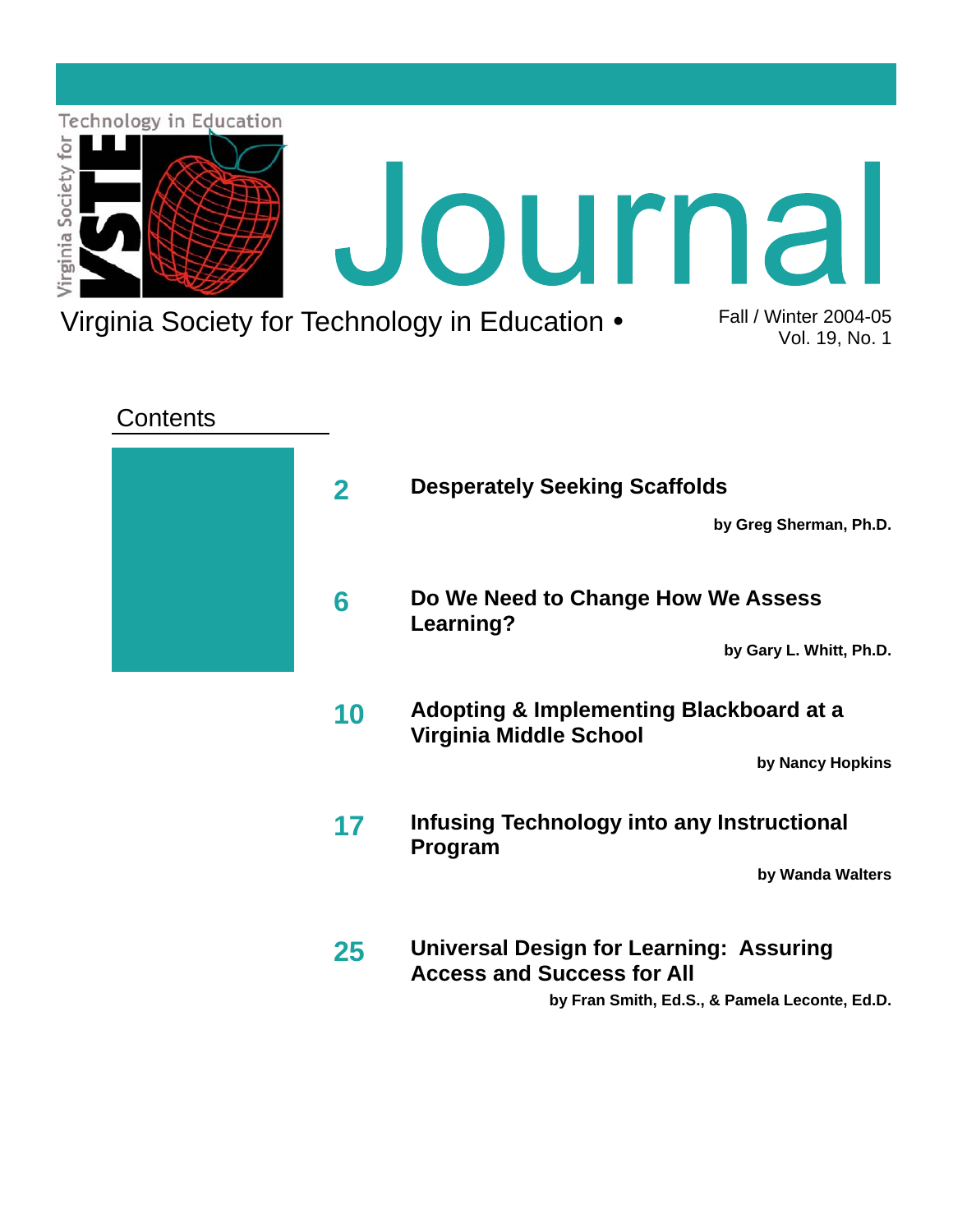Technology in Education



**www.vste.org** 

# Desperately Seeking **Scaffolds**

*by Greg Sherman, Ph.D.* 

*Editor's note: By way of introducing Dr. Greg Sherman as part of the VSTE Journal editorial committee, the article he wrote for the November issue of the VSTE Edge appears here.* 

ost people need some measure of help acquiring new skills, knowledge, or attitudes, especially when the learning environment is defined by information and experiences that are relatively new and/or unknown. Tutoring, mentoring, and apprenticeships represent some of the more common ways in which individualized help is provided to learners. Indeed, the amount and type of support offered within a learning environment probably constitutes the biggest indicator of potential learner success. Excellent teachers provide many different types and amount of support (or "scaffolds") for individual learners who are immersed in instructional tasks that require a certain degree of individualized guidance. M

 But providing support for individual learners as they negotiate complex learning environments is not always easy for teachers. With limited resources and large class sizes, teachers must often rely on existing support structures to help learners succeed in the classroom. These resources might include tutors (classroom aids, parents, or advanced students who already possess the skills to be learned), book resources (if they are well designed), and the clear presentation of examples, non-examples, and other lecturetype information designed to facilitate the learning of specific skills.

 Today, teachers might also use available technology such as networked computers to help provide support for individual learners. But teachers may under-utilize technology as an instructional support mechanism if it represents something that learners must also be supported in using! However, by closely examining a variety ways in which technology can help support learners, professional educators might be encouraged to learn more about the different ways they can improve the effectiveness of their instruction. The suggestions below present some specific ways in which technology (specifically, computer-based and video resources) can be used to scaffold students throughout a learning experience. These support mechanisms are categorized by type of scaffold.

The VSTE Journal is published by the Virginia Society for Technology in Education. Permission is granted to copy and distribute single articles from this publication for non-profit use with copyright notice.

Contents copyright © 2004, VSTE. All rights reserved.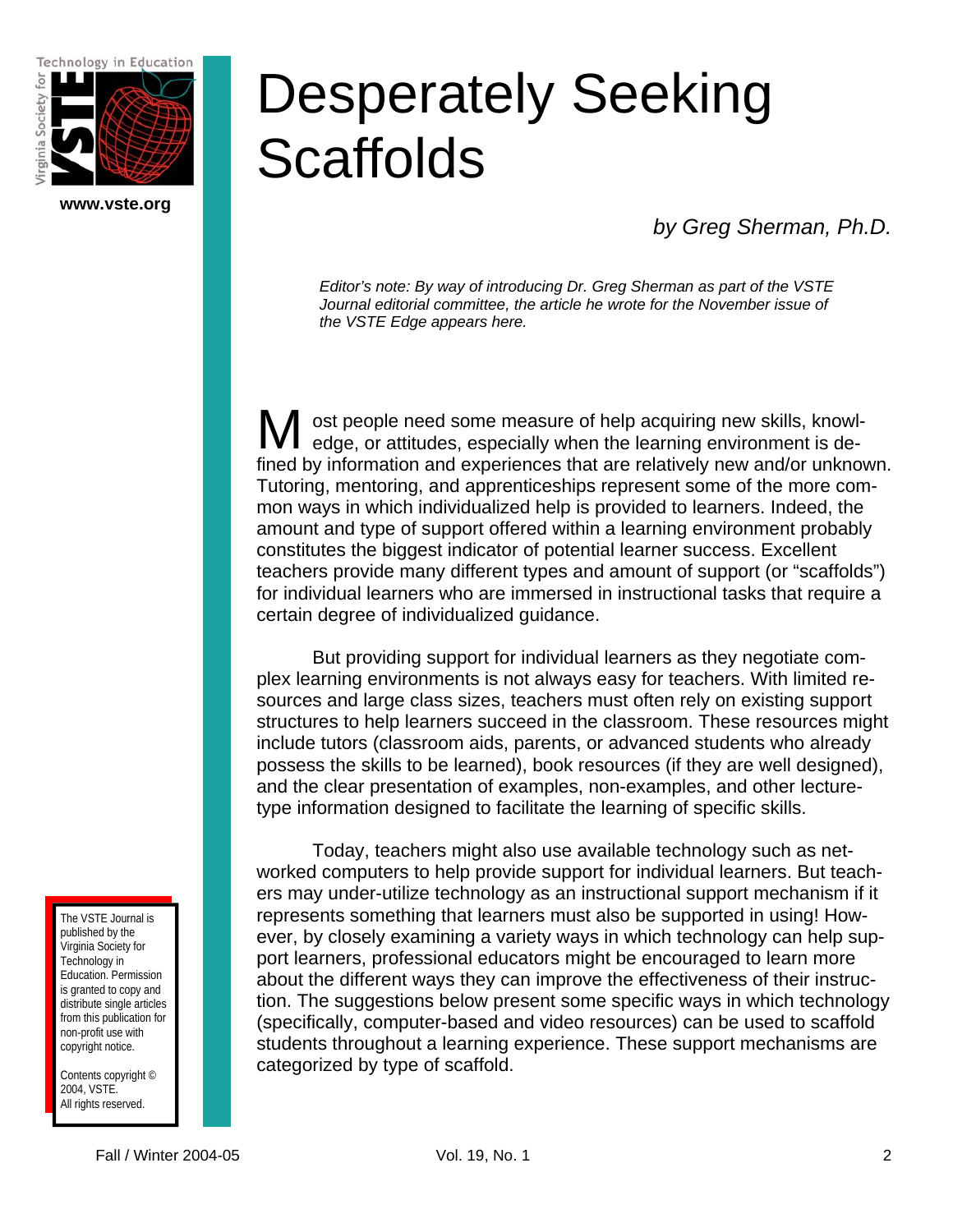

# **Scaffolds, continued**

#### **Procedural**

Procedural scaffolds provide guidance on how to utilize instructional resources and tools.

- "How-To" sheets created with a word processing program
- Computer-based tutorials, video-delivered directions
- Maps, overviews and diagrams obtained from the Internet

#### **Process**

Process scaffolds help learners figure out where they are within an instructional experience. They also help learners figure out what they need to do to get where they want to go within an instructional experience.

- "Big Picture" developed using concept-mapping software
- History of user path throughout program or website
- Clear menu structures and site maps help learners organize web-based information

#### **Conceptual**

Conceptual scaffolds provide guidance over what the learners should consider or reflect upon throughout the learning experience.

- Visual advance organizers presented using PowerPointCourse concept maps and "Big Pictures" created using concept mapping software [i.e. Inspiration]
- Moderated chat and bulletin board discussions about specific topics

#### **Metacognitive: Planning**

Metacognitive scaffolds represent mechanisms for learners to receive guidance on how to best think about problem(s) under study. Planning scaffolds allow students to set goals and objectives, chart benchmarks and deadlines for projects, create concept maps, etc.

- Concept maps
- Organizational schemes supported with computer-based file management [i.e. "Activities & Materials" folder, "In-Progress" folder and "Completed" folder]

#### **Metacognitive: Regulating**

Regulating scaffolds help students monitor their progress and receive feedback on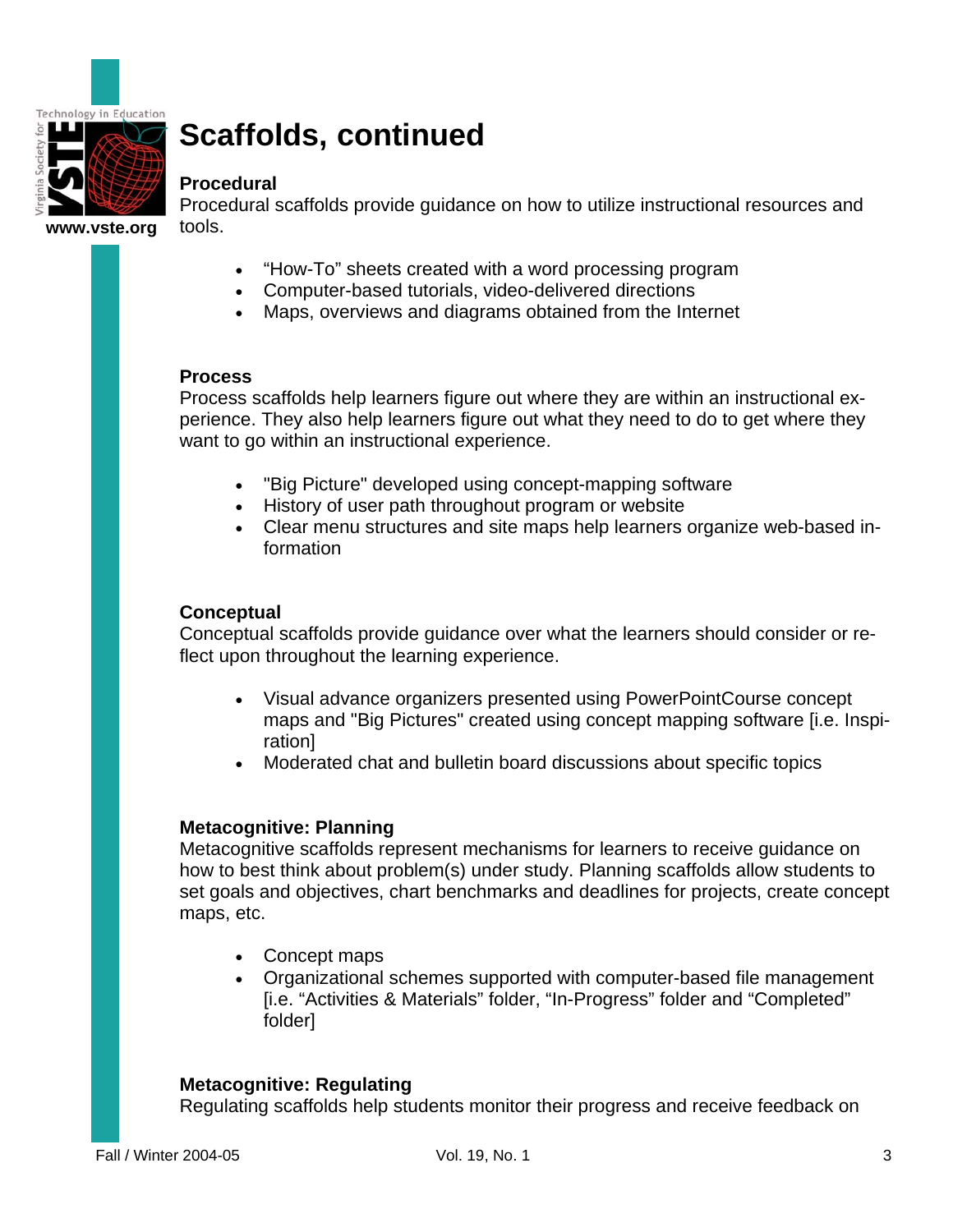

# **Scaffolds, continued**

their performance

**www.vste.org** 

- Peer feedback via web-based discussion groups
- Video-delivered modeling for comparisons
- Computer-based quizzes
- Interactive practice exercises

#### **Metacognitive: Evaluating**

Evaluating scaffolds allow students to critique one another's work, exchange documents to-from the instructor for revising, etc.

- Rubrics and checklists created using word-processing software
- E-mail with attached documents

#### **Strategic**

Strategic scaffolds help learners figure out various approaches to solving problems.

• Moderated chat and bulletin board discussions about specific topics

#### **Interpersonal**

Interpersonal scaffolds provide guidance for facilitating constructive collaboration and interpersonal interactions.

- Modeling/examples provided via video examples
- Interaction checklists developed for debriefing interpersonal interactions following group activities
- Charts displaying specific role assignments
- Mediated discussion and chat environments in which roles are assigned to members of online groups

 Including adequate support mechanisms within any given learning experience is essential for those teachers designing instruction that addressed individual learner needs. Taking advantage of available technology resources in the design and implementation of learner support mechanisms is one way teachers can continually improve their effectiveness. Additionally, teachers examining existing lesson ideas presented in textbooks or lesson archives should carefully consider what types of scaffolds will need to be available to individual learners in order for them to successfully negotiate the entire learning experience. Hopefully, the information presented above, as well as the linked articles (see "Resource URLs" at the end of the article), can be useful tools in this effort.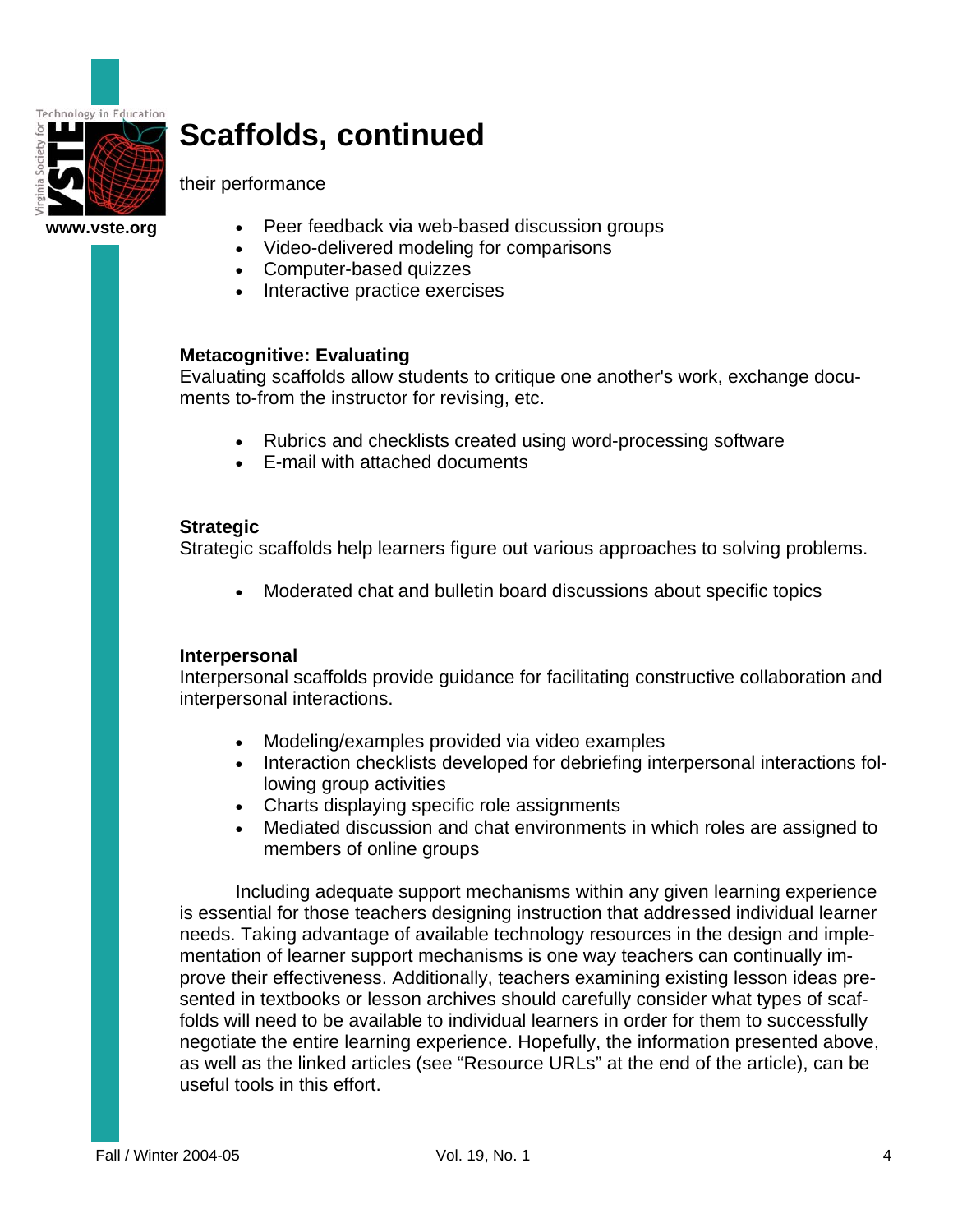

# **Scaffolds, continued**

### **Article Resource Links**

Lessons in Effective Teaching (Virginia Tech) http://www.edtech.vt.edu/edtech/id/interface/help.html

Schools, Skills and Scaffolding on the Web (San Diego State University) http://edweb.sdsu.edu/people/bdodge/scaffolding.html

Open Learning Environments (Indiana University) http://www.indiana.edu/~idtheory/chapter\_6\_summary.html

Webquest for Comprehension Development (University of Virginia) http://curry.edschool.virginia.edu/go/edis771/webquest2000/ student/ssusandigiac/scaffold.htm

Design Principles for the use of Scaffolds (Berkeley) http://www.kie.berkeley.edu/transitions/scaffold\_principles.html

### **About the Author**

Dr. Greg Sherman is an assistant professor at Radford University. Besides having taught for nearly 10 years (science education), Sherman has many years' experience in working with educators at all levels to better integrate technology. He is the managing editor of the VSTE Edge and serves as an editor-at-large for the VSTE Journal. He can be reached at: gsherman2@radford.edu

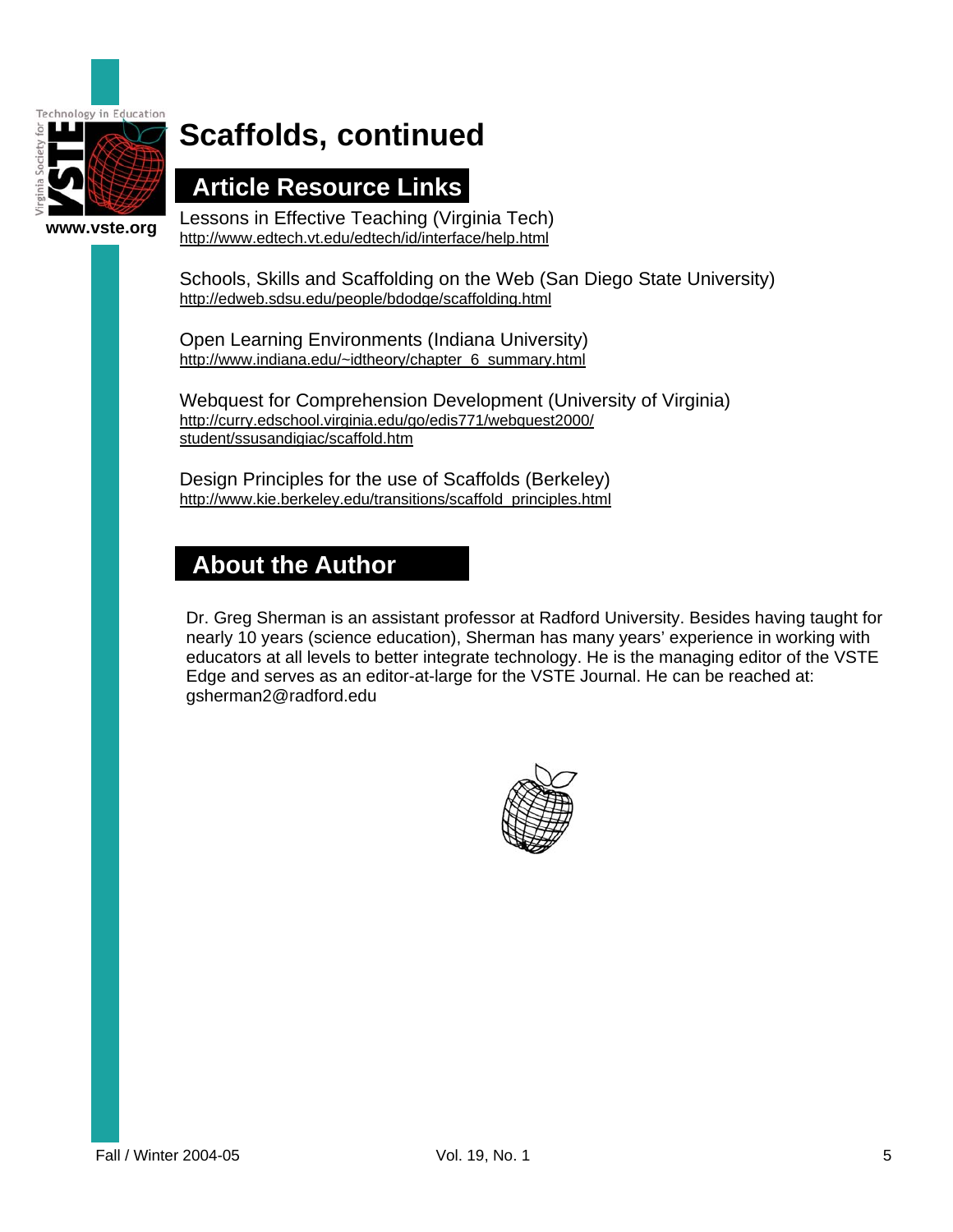Technology in Education



**www.vste.org** 

# Do We Need to Change How We Assess Learning?

*by Gary L. Whitt, Ph.D.* 

ohnny sits in a classroom for many hours a day engaged in a host of activities designed to help him learn. One moment he is busily helping his group assemble gathered materials into something resembling a puzzle map of North America, the next he is calling out spelling words to a classmate, and later he is listening to the teacher explain the various parts of a letter. Indeed, during the course of his day in school, because his teachers are creative and good at what they do, he will operate in many different modalities: visual, aural, and kinesthetic. He will take in new information rich in sensory cues and that information will have associated with it sounds, shapes, smells, touches, and spatial orientations, a veritable cornucopia of sensory input surrounding Johnny, linked together in his memory (Anderson, 1995; Cann & Ross, 1989).  $\int_{\frac{c}{t}}$ 

 However, when it comes time to ascertain exactly what Johnny has learned, he receives only one kind of clue, one kind of cue. All the important assessments of Johnny's learning, the tests which determine if he is ready to advance, to take advanced courses, and to go to college, are text-based tests. His learning environment is brimming with sensory input, his testing environment is not. All the cues so prevalent during learning have been stripped out and reduced to the text on the page before him. And looking at the words on the test in front of him, he just can't remember exactly what it was he was supposed to remember. He remembers quite a lot about the environment surrounding him when he was learning the information, he just doesn't remember that exact bit, and is forced to leave that part of the test blank. So, does Johnny do poorly on the test because he didn't learn what he should have or does he do poorly because he wasn't given the retrieval cues he needed to remember? The test was textual, but when Johnny was learning the material, the teacher had students in groups and was talking to them intermittently. If the test modality had been changed to more accurately reflect Johnny's learning environment, would his score have increased?

 Obviously, the answers to these questions are very important. After all, parents and students trust educational institutions to accurately assess learning and to use these assessments to guide decisions regarding the future. And really, in years past, there were precious few options to text-based

The VSTE Journal is published by the Virginia Society for Technology in Education. Permission is granted to copy and distribute single articles from this publication for non-profit use with copyright notice.

Contents copyright © 2004, VSTE. All rights reserved.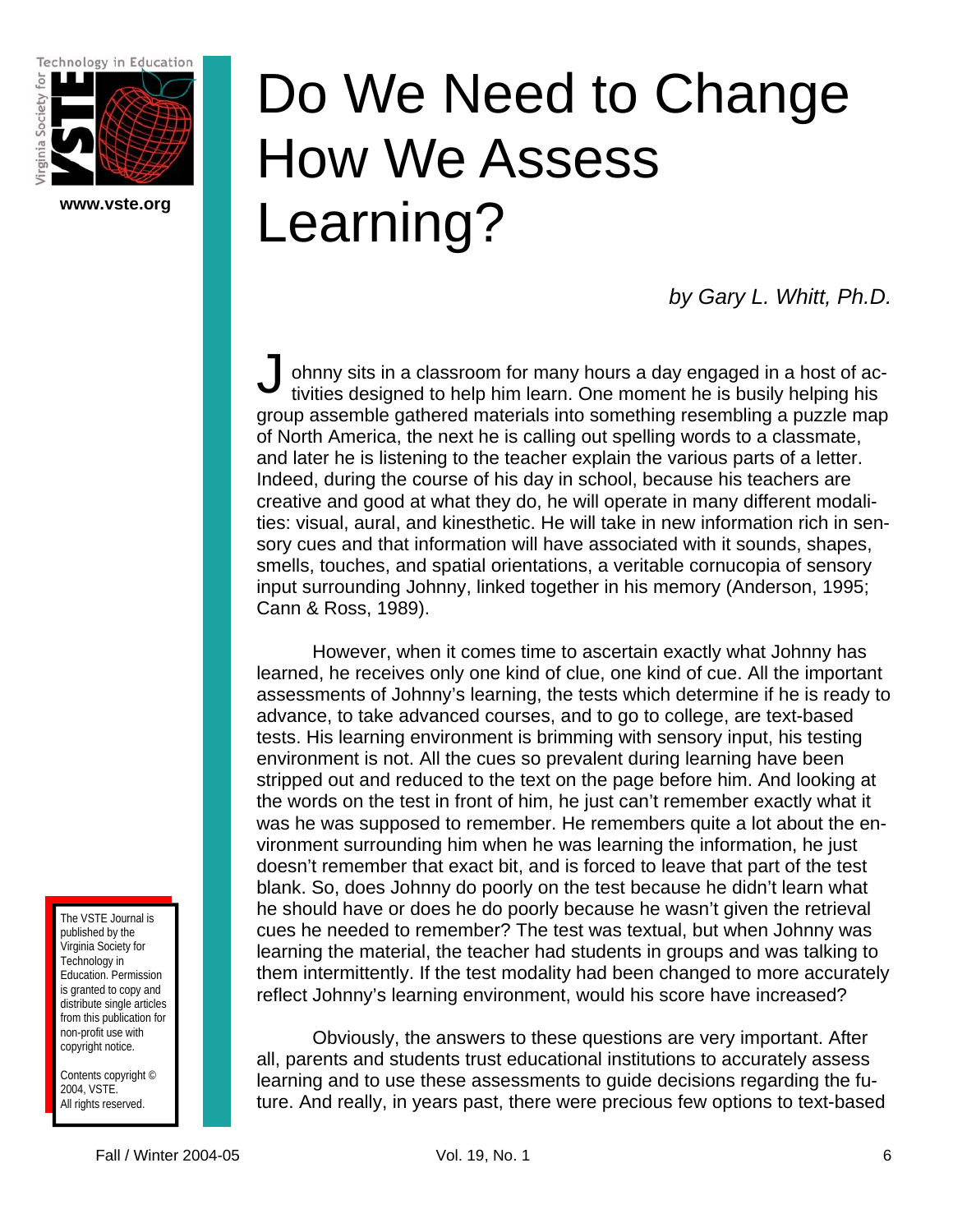

### **Changing Assessment, continued**

testing. However, with the advent of increasing numbers of computers in the classroom, assessments incorporating multiple modalities are quite possible. These multimodal computer-delivered tests might contain pictures and sounds as well as text. But, are these types of tests necessary? Would they more accurately reflect what students know? Would test scores change appreciably if test modality changed? Common experience, information processing theory, and experimentation regarding the effects of testing modality on test performance are very suggestive and indicate that educational testing practice may need to change.

 If you've ever seen old re-runs of "This is Your Life" on television you know how powerfully additional environmental cues can aid memory. It often happens like this: the man whose life is in review is standing center-stage and trying to recall just exactly who it is who "always believed in you, from the very beginning, and bought a pair of shoes from you when you were selling them in the neighborhood just to prove it". The man is clueless, has no idea who it could be, and awkward silence follows. The lady speaks from off stage and the audience hears her quavering alto intone, "You weren't a very good shoe salesman, but you were a good friend." The man's face brightens with recognition and a smile, "Mrs. Freeman!" He remembers her but it was touchand-go for a minute. If not for the voice of the woman he would have been searching his neurons still. We've all had similar experiences. We can almost remember but we just need one more cue. We don't need help with the answer; we just want one more clue relating to the time when we encoded the answer. Just give us one smell, one taste, one sound, one directional hint and we'll give you the answer.

The theory surrounding the encoding and retrieval of information, information processing theory, also strongly suggests that our ability to remember information is closely linked to the retrieval cues that are provided on the test.

 Alan Paivio, father of Dual-Coding theory, held that there are two representations of every event in memory, visual and verbal. Both representations are accompanied by their corresponding environmental cues, environmental traits that accompanied the target memory at the time of encoding. The more closely the retrieval cues represent these environmental cues the greater the likelihood of recalling the information (Paivio, 1986).

Craik and Lockhart, developers of the Depth of Processing theory, posit that memory places real emphasis on the appropriateness of the retrieval environment and suggest that test type has as much to do with recall as the strength of the memory trace (Morris, Bransford, & Franks, 1977).

Endel Tulving, father to the theory of Episodic Memory, agrees and goes so far as to say that:

what a person remembers about an event, and how well, depends not only on the nature of the event and its encoding, but also on the conditions prevailing at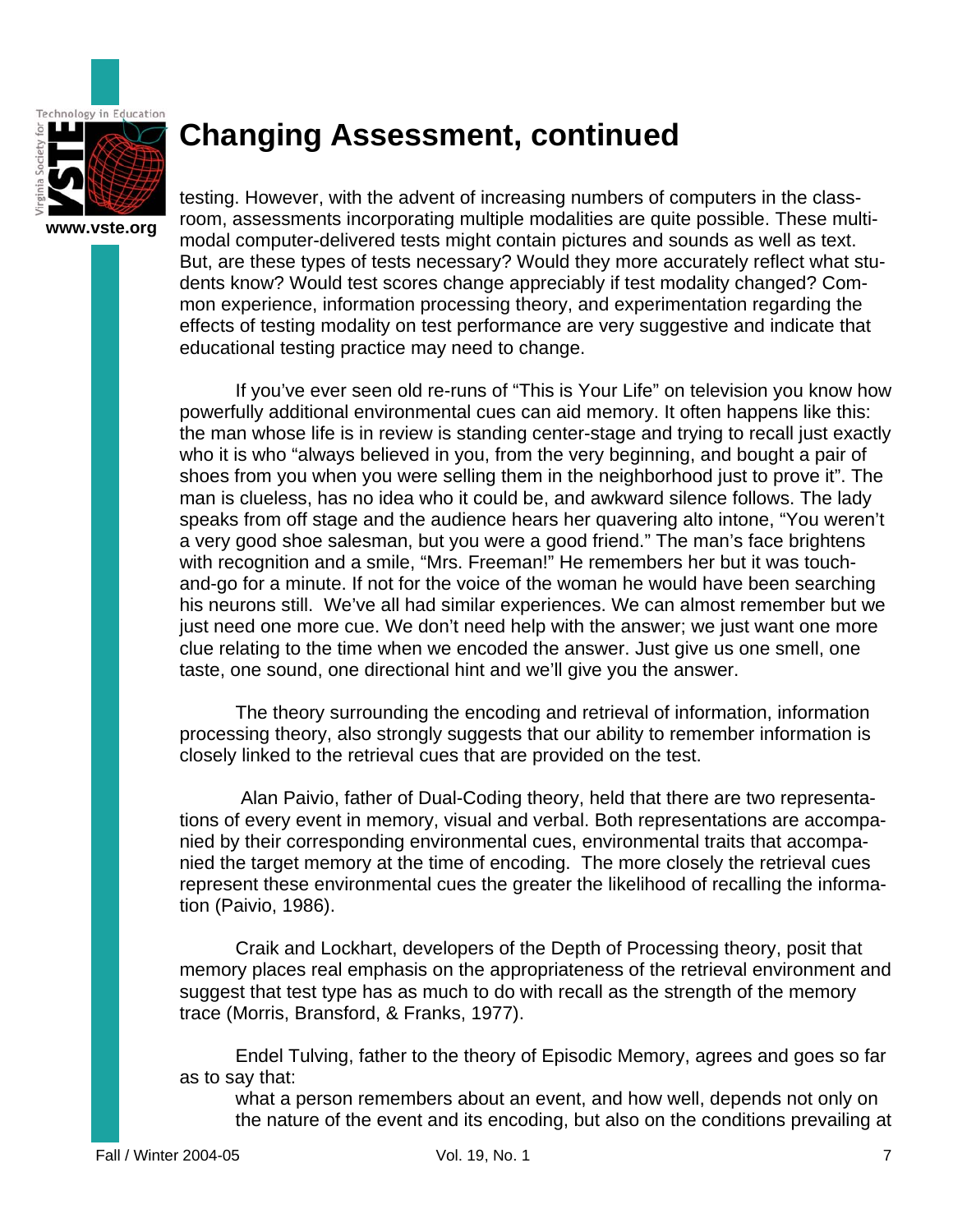

### **Changing Assessment, continued**

the time of its attempted recollection, particularly that component of the conditions that we refer to as retrieval information...what a person recollects about an experience is not determined by the memory trace of that experience. The memory trace is only one important co-determinate of recollection; the other equally important one is the retrieval information that is used in the process of actualizing the trace (Tulving, 1983, p. 4-5).

Indeed, it is very common to find in education literature today the supposition that retrieval accuracy increases as the retrieval environment more closely approximates that of the encoding environment. The statement is so common that it appears often without support or reference to literature, as though it were agreed upon by all. There are some experiments which bear out this supposition.

 In the 1970's Godden and Baddeley (1975) did some fairly light-weight research with memory tasks performed underwater (one suspects a coupling of business with pleasure). They concluded that the memory retrieval environment did significantly affect a person's ability to remember. Cann and Ross (1989), as well as Schab (1990), found that memory retrieval was significantly improved by having the smells at time of encoding present in the retrieval environment as well. Seemingly, if you study with the smell of chocolate in the air, you should try to remember the information with the smell of chocolate in the air. Smith (1985) found that music had much the same effect; those with similar musical backgrounds at time of encoding and retrieval remembered more than those who did not have such cues to access. Over the years, state-dependent and context-dependent researchers have shown that music, smells, and traits of the physical environment all provide cues that help people remember, if those cues are produced at the time of retrieval.

 So, what is the point of all this? The point is that Johnny may not do well on tests because his brain is operating exactly as educational theorists and experimenters propose. His performance on tests might improve if the tests he was asked to take more closely referenced his encoding environments. Every sound, smell, touch, spatial orientation, and image Johnny relied on to remember has been stripped out, with one exception. The text representation of the knowledge has been retained. Is the text representation of his rich learning environment sufficient for him to remember? (And here is the real point.) We aren't sure. After all the theories and all the experimentation has been examined, the fact remains that this question has very little pertinent experimentation one can reference. Designing the experiments necessary to answer this question would have been all but impossible until just a few years ago. Now, however, it is possible to design and implement experiments which would provide real answers to this question instead of relying upon unsubstantiated theoretical frameworks. An accurate assessment of student learning is too important to rest upon guesswork. Practitioners and researchers in the field need to investigate and find real answers. If student achievement changes with test modality then the surety with which we treat standardized test results is a sham and a disservice to the students and parents we are attempting to help.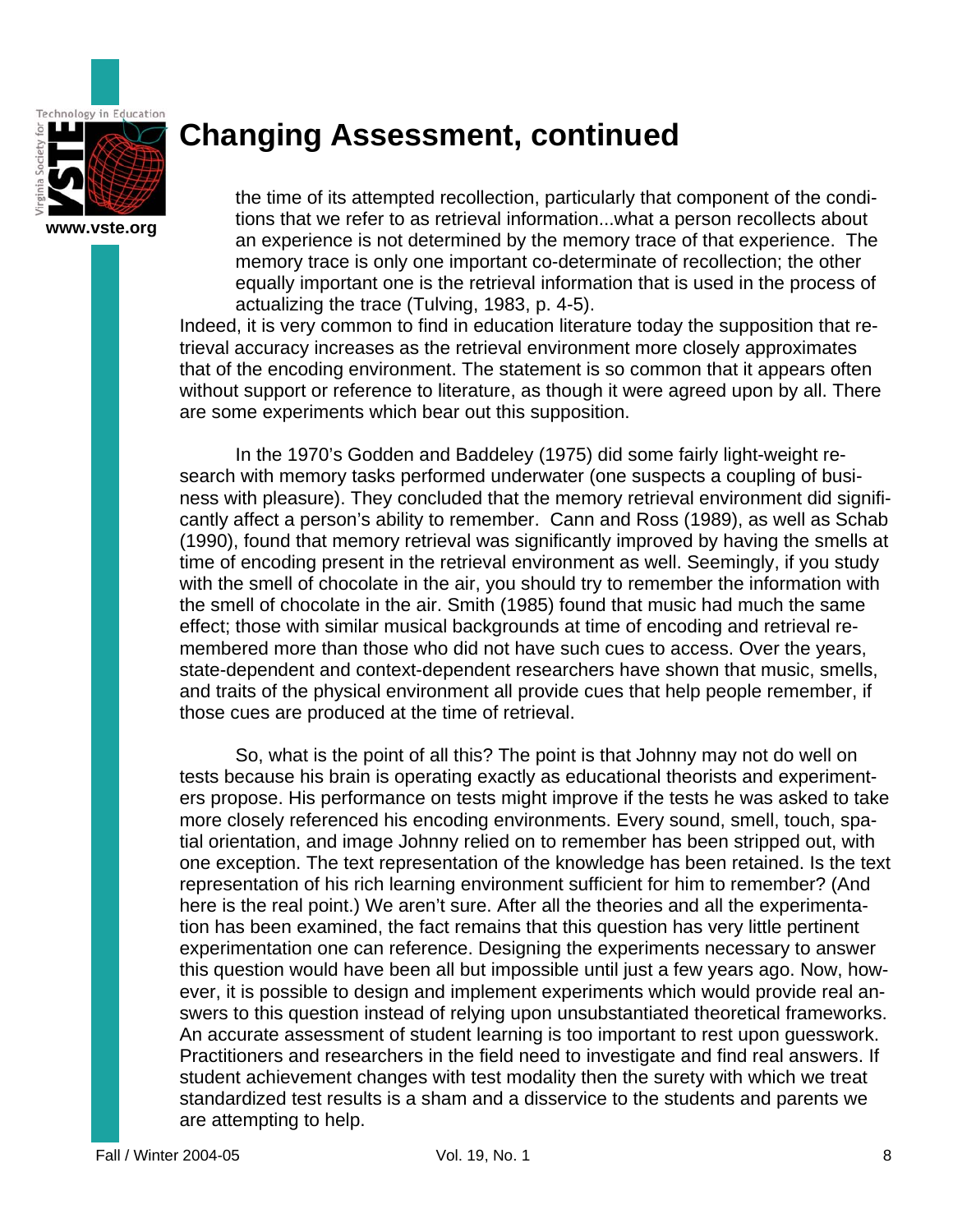

# **Changing Assessment, continued**

### **References**

**www.vste.org** 

- Anderson, J. R. (1995). *Learning and memory: An integrated approach*. New York: John Wiley & Sons.
	- Cann, A., & Ross, D. A. (1989). Olfactory stimuli as context cues in human memory. *American Journal of Psychology, 102*(1), 91-102.
	- Godden, D. R., & Baddeley, A. D. (1975). Context-dependent memory in two natural environments: on land and underwater. *British Journal of Psychology, 66*, 325-331.
	- Morris, C. D., Bransford, J. D., & Franks, J. J. (1977). Levels of processing versus tranfer appropriate processing. *Journal of Verbal Learning and Verbal Behav ior, 16*, 519-533.
	- Paivio, A. (1986). *Mental representations: A dual coding approach.* (Vol. 9). New York: Oxford University.
	- Schab, F. R. (1990). Odors and the remembrance of things past. *Journal of Experi mental Psychology: Learning Memory and Cognition, 16*(4), 648-655.
	- Smith, S. M. (1985). Background music and context-dependent memory. *American Journal of Psychology, 98*(4), 591-603.
	- Tulving, E. (1983). *Elements of Episodic Memory*. (Vol. 2). New York: Oxford University.

### **About the Author**

Dr. Gary Whitt is an Assistant Professor in the Education Department of Roanoke College. He taught high school in Virginia for over a decade, was part of Virginia Tech's distance learning efforts for years, and currently works to equip pre-service teachers in the areas of teaching methods and instructional technology. He is a frequent presenter at teacher workshops and conferences and can be contacted at whitt@roanoke.edu.

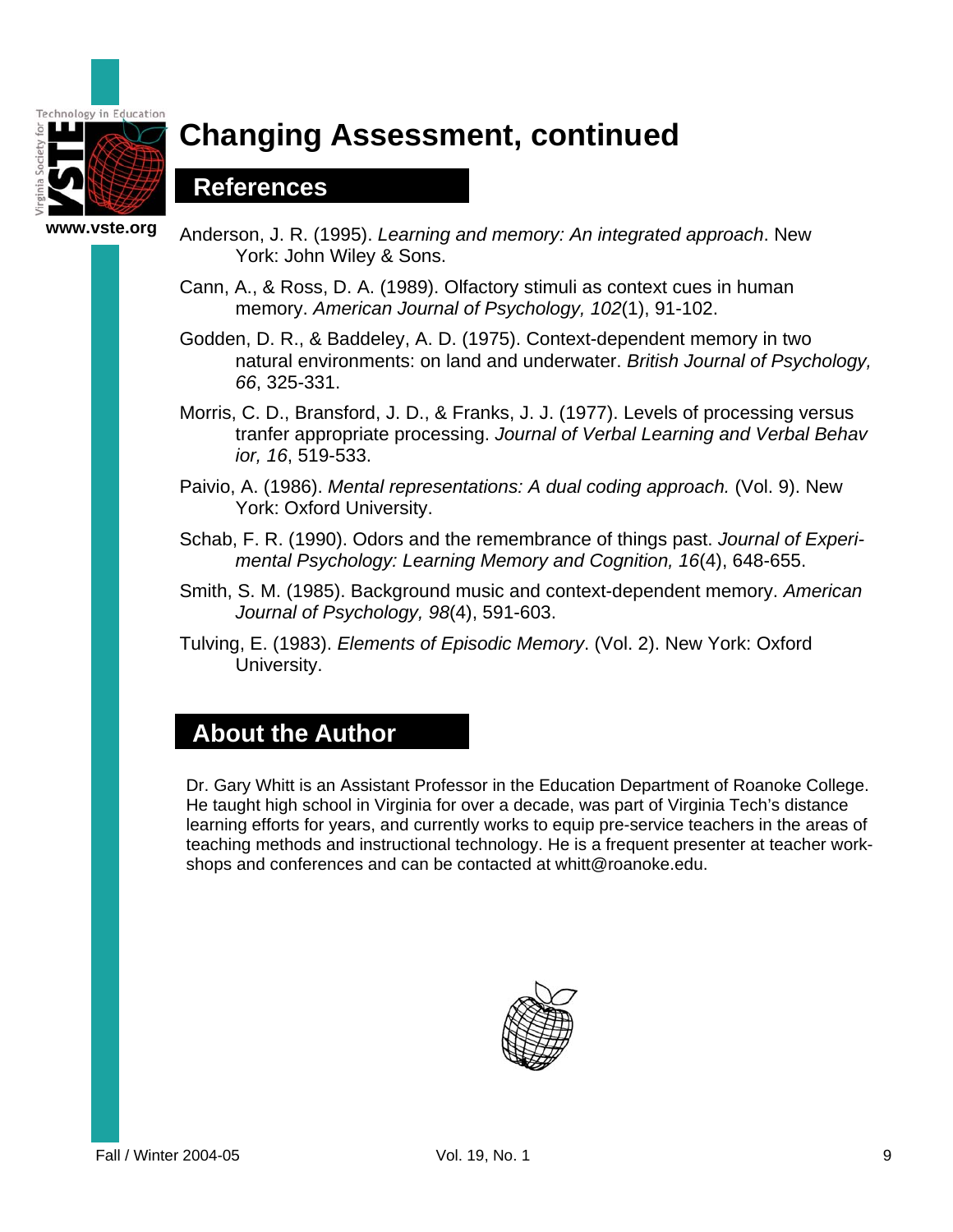Technology in Education



**www.vste.org** 

# Adopting & Implementing Blackboard at a Virginia Middle School

*by Nancy Hoskins* 

lackboard, a Web-based learning management system, allows teachers to post course materials, email students, conduct asynchronous and synchronous discussions. It also allows students to transfer documents between school and home as well submit assignments online. Although this tool can be used to teach a course entirely online, as is the case with Fairfax County Public Schools' (FCPS) online campus, FCPS 24- 7 Learning, Blackboard is used primarily as a communication tool to extend learning beyond the traditional school day. B

As with anything new, adoption of a new technology does not happen seamlessly. Unless change is mandated or dramatic benefit is demonstrated, most teachers are resistant. At Poe Middle School we are in year four of a slow but steady adoption of Blackboard. During the 2002-2003 school year, after providing Blackboard training to the Vanguard committee (a group of teachers who plan for and implement training for technology integration), the principal was asked to establish a minimum use requirement for Blackboard and have Vanguard team members provide the necessary staff training. Because of other school-wide initiatives, she preferred that Blackboard not be required, but that its use be spread in a grassroots fashion.

Challenged with implementing Blackboard at the grassroots level, we developed two Blackboard sites, Poe Staff Technology and International Baccalaureate Middle Years Program (IB-MYP), that focused on introducing the strengths of the application as a central location for sharing resources. An information management system (IMS) requires all teachers to use the IGPro gradebook and the ClassXP attendance program. Poe Middle School became an IMS school in September 2003. The Poe Staff Technology site became the vehicle for sharing IMS "Frequently Asked Questions" and quick reference sheets. Also during the 2003 school year, Poe MS was adopting the baccalaureate program. The IB-MYP site, developed by Pam Morgan, Poe's IB-MYP coordinator and a Vanguard Team member, served as a repository of MYP resources.

Simply creating and maintaining these sites did little to achieve the goal of introducing teachers to the resource-sharing benefits of Blackboard.

The VSTE Journal is published by the Virginia Society for Technology in Education. Permission is granted to copy and distribute single articles from this publication for non-profit use with copyright notice.

Contents copyright © 2004, VSTE. All rights reserved.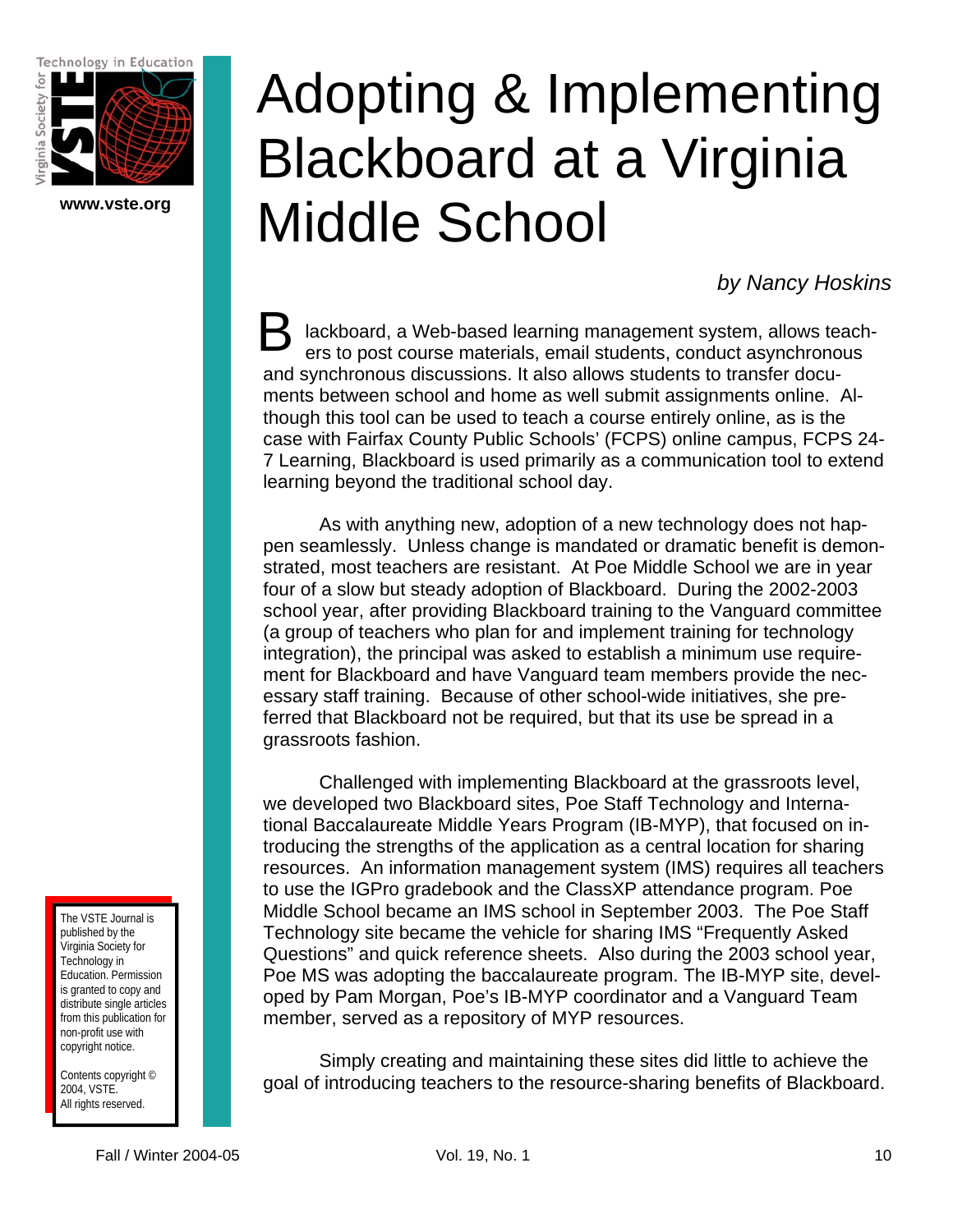

**www.vste.org** 

### **Adopting Blackboard, continued**

Teachers needed both initial training and ongoing encouragement. Early in the second semester, IMS issues, specifically issues with the IGPro second-quarter gradeexports, necessitated a meeting with the entire faculty. At grade level department meetings, teachers were shown how to access the IMS resources in Poe Staff Technology. Shortly thereafter, staff was introduced to the IB-MYP organization and its valuable resources, reinforcing the idea that Blackboard is a viable vehicle for sharing material with staff and/or students. Both sites were maintained with quality and timely materials; as staff members requested IMS or IB-MYP information, they were consistently referred to the Blackboard sites to access the material.

As the staff became aware of Blackboard through the Poe Staff Technology course and the IB-MYP Organization, a core group of teachers was trained to use Blackboard as instructors. Formal Blackboard training of new Vanguard team members took place early second quarter during two half-day sessions. Individual members began to plan how they would use Blackboard with their students. Debbie Anderson, eighth grade math teacher, math department chair, and Vanguard team member, decided that eighth grade math teachers would systematically use Blackboard to post homework. Catherine Hawkins, seventh grade math teacher and Vanguard team member, believing this to be a good idea, presented the idea to the seventh grade teachers. A letter was sent (see appendix A) to all Poe MS parents introducing the FCPS 24-7 Learning site, through which they can access Blackboard. Math teachers were trained and built their sites. All eighth grade students were taken to the lab to access the site, change their passwords, and learn how to access their homework assignments. A second letter was sent to parents sharing their student's ID and password, thus providing them with Blackboard access. One of the three eighth grade teams then decided that the entire team should be using Blackboard to post homework. Momentum for Blackboard was spreading through the eighth grade.

 During the 2003-2004 school year, staff members had a professional obligation to attend a seven hour/195th day of training outside of school time. With the approval of June Monterio, our principal, application was made to our cluster director for permission to teach a 3.5 hour 195th $1$  day Blackboard Basics session for interested staff members. At a subsequent faculty meeting the staff was introduced to two additional features of Blackboard, the discussion board and a survey creation tool. The teachergenerated discussion board question pertained to students turning in late-work and the impact this had on meeting final grade export deadlines. Teachers were encouraged to visit the site and contribute their thoughts on how to teach student accountability. The survey was to gather data regarding teachers' use and perceptions of various tools for communicating with parents, their knowledge and use of Blackboard, and their technology skills. How to access and complete the survey was demonstrated at the faculty meeting. As an incentive for completing the survey, teachers were prom-

1. 195th day is a name given to the training obligation because it was a day added to the teacher's contract length. The teacher contract is now 195 days.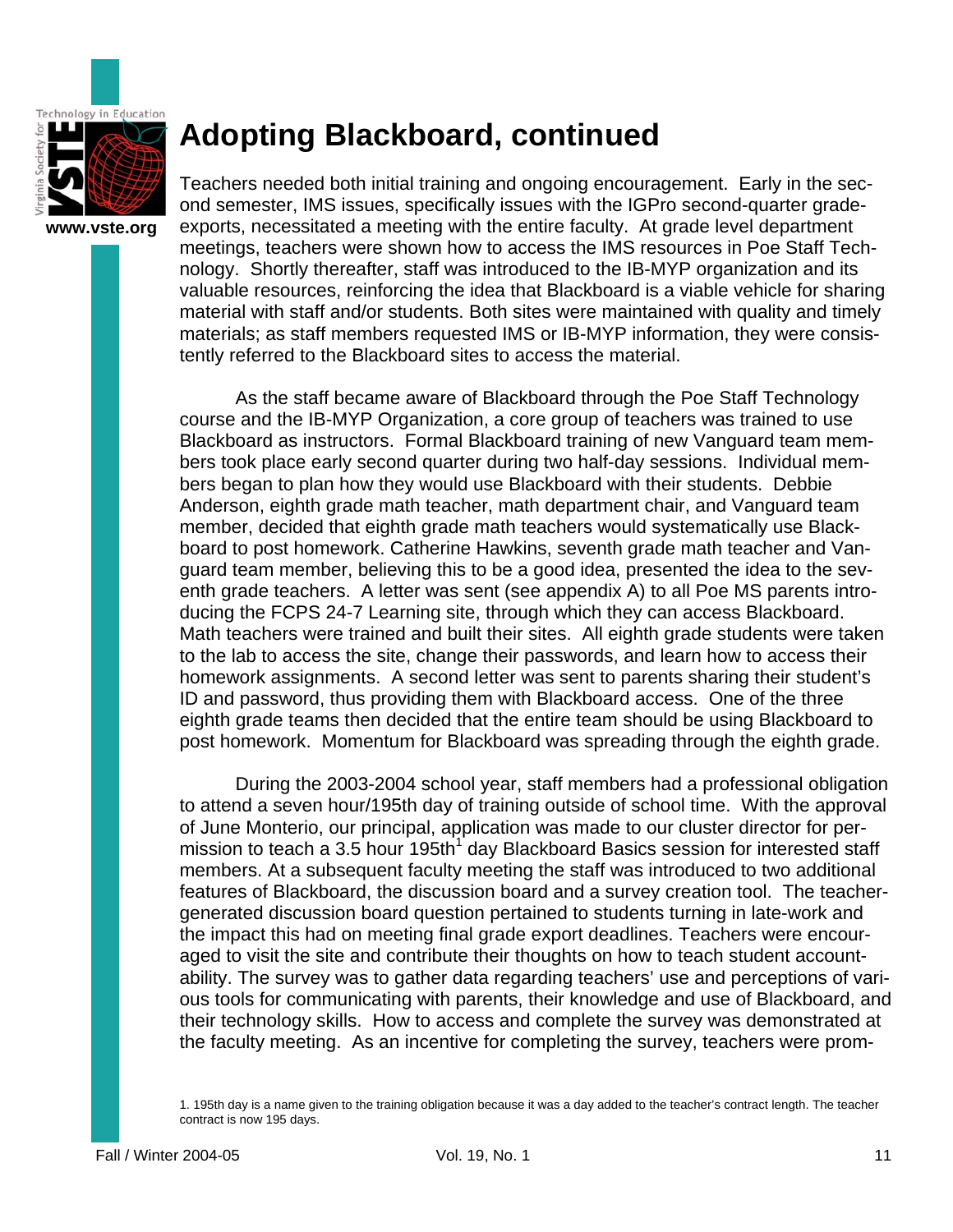

# **Adopting Blackboard, continued**

**www.vste.org** 

ised a reward<sup>2</sup>. Staff members were informed of the 195th day training and encouraged to sign up for training through email. There was sufficient interest to conduct two sessions. Momentum was growing throughout the school.

Additional opportunities for training were afforded us through a mentor/protégé program and the Teachers As Researchers program, each of which provided funds for substitutes. When offered a half day of sub coverage to build their site, eight teachers, the librarian, the LD department chair, and a guidance counselor participated. A number of other teachers expressed interest, requesting that additional sub time be provided.

Although at the end of the 2003-2004 school year the majority of teachers were not yet using Blackboard with their students, many made the initial leap, and all teachers were aware that they had accounts and had been introduced to many of Blackboard's features and benefits. Individual teachers asked for training. For example, an English as Second Language Teacher (ESOL) teacher wanted to know how to use the digital drop box. Once trained, she used it with her students when they were completing a PowerPoint project to provide secure storage for their documents between work sessions. Later in the school year, when teachers were asked how they were using Blackboard and if they felt it was effective, this is what Candace (the ESOL teacher) said:

I'm using the Digital Drop Box in Blackboard with all of my ESOL B2 classes. This is a good way for students to save files in a secure location and to send them to me. Blackboard is relatively effective for this purpose. ...

I have also presented PowerPoint shows in class …and then posted them in Blackboard so students can review this information on their own. In addition, I have developed several activities practicing parts of speech that I posted to Blackboard so students can practice on their own. Blackboard is (theoretically) very effective for these purposes. Unfortunately, I don't think most of my students are actually accessing this information.

Since many of my students do not have access to the Internet at home, I do not post assignments in Blackboard.

I'm likely to use Blackboard in the future for these purposes.

Many teachers voluntarily used Blackboard to post homework, others used the digital drop box, and still others explored the use of the discussion board during the 2003- 2004 school year. However, many of our teachers believed that too few of our students have Internet access from home, making it pointless to post homework assignments. To determine the accuracy of these perceptions, teachers were asked:

2. The reward, a Hershey candy bar, was wrapped in a "Technology Nutrition Label" (see Appendix B) and placed in the teacher's mailbox when the survey was completed.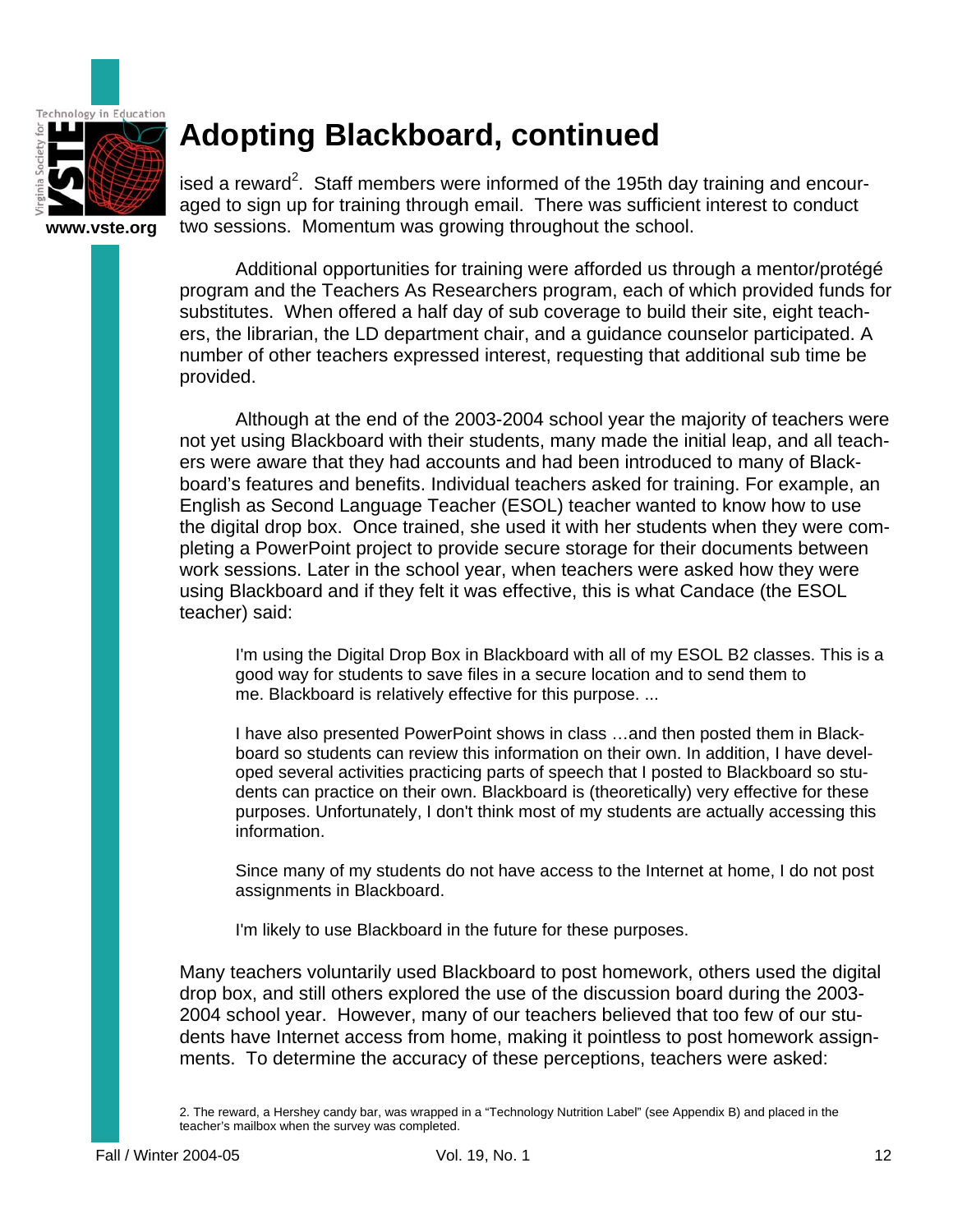

# **Adopting Blackboard, continued**

**www.vste.org** 

What percentage of your students do you think have reliable Internet access at home? Teachers answered:

| Less than $25%$     | 11% |
|---------------------|-----|
| Between 25% and 50% | 39% |
| Between 50% and 75% | 42% |
| More than 75%       | 8%  |

Students were asked a similar question:

Other than at school, where do you access the Internet? Students responded:

| At home                                     | 80% |
|---------------------------------------------|-----|
| At a friend's house                         | 19% |
| At the library                              | 16% |
| I don't use the Internet outside of school. | 3%  |

The implications of this very powerful piece of information seem clear. With such a high percentage of students having convenient access to the Internet, there is a tremendous opportunity to use Blackboard to improve communication. If used effectively by teachers, administrators, students and parents, Blackboard may help to increase parent involvement.

At our final faculty meeting in June, this survey finding was presented to the faculty in a PowerPoint presentation that featured teachers stating how they currently use Blackboard and their plans for future use. Seeing the multitude of possible benefits, and encouraged by the cluster director, our principal, referring to the PowerPoint presentation, announced her decision to require all teachers to post homework assignments in Blackboard in 2004-2005.

Progress continues this year. Parents were introduced to Blackboard with a letter included in the opening of school packet, through a flyer at back-to-school night, and through a letter providing their child's user ID and password. Teachers participated in a 90 minute Blackboard training session during the first week of school. Additional training has been provided through FCPS academy classes and is ongoing in the form of optional need-specific individual and group sessions. During the initial training, the navigation bar for all Poe MS courses was standardized to simplify navigation for parents. Teachers enrolled administrators and guidance counselors in their classes, both for the enrollment training and for the benefit of the administrators and guidance counselors. Teachers were also shown how to make classes available and how to post homework. They were charged with having their classes available by the end of September and with posting updated homework assignments once a week.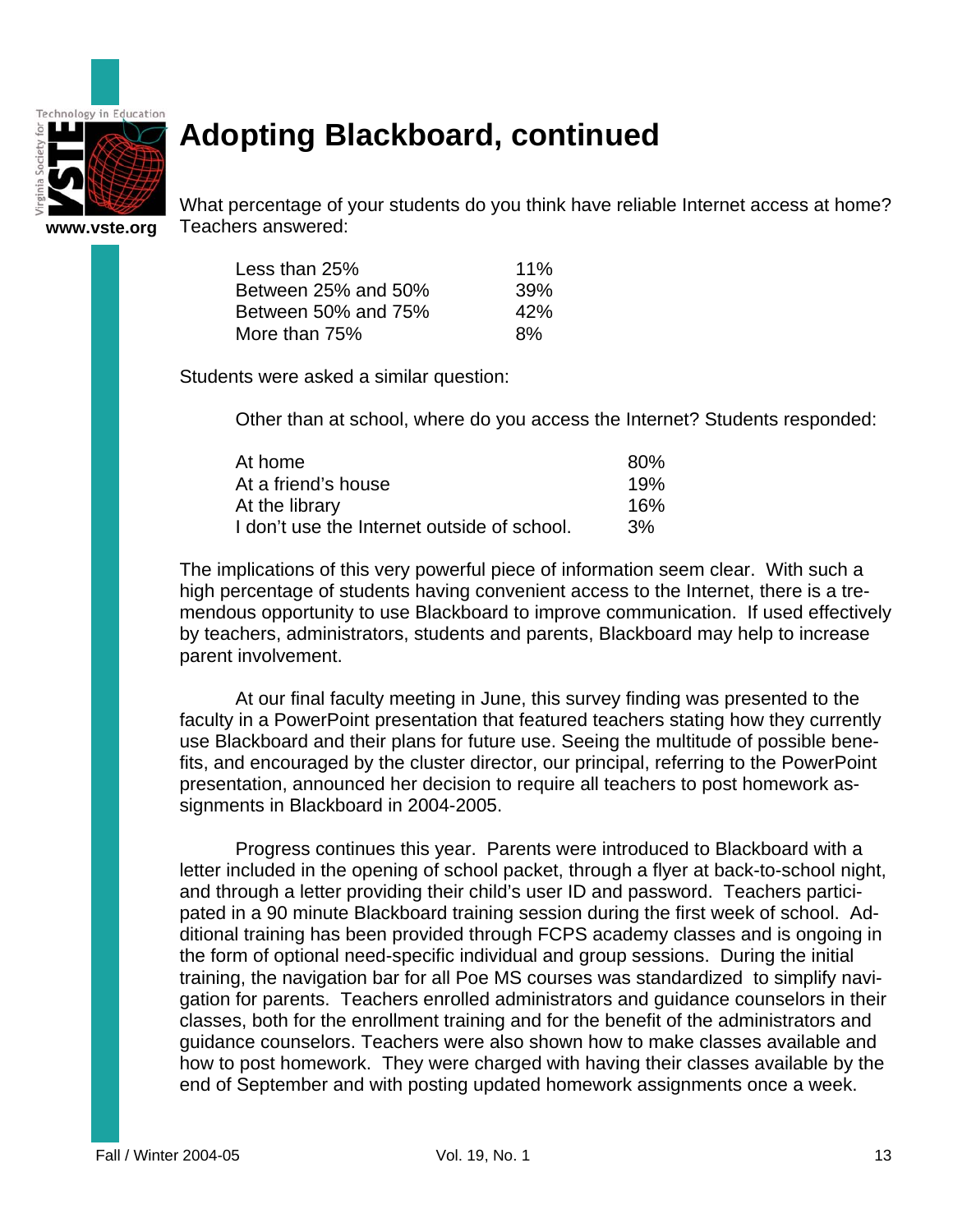

**www.vste.org** 

# **Adopting Blackboard, continued**

In September, English teachers were to see that all students accessed their Blackboard account and changed their password. Letters with the student's password were to be sent home to parents. The majority of teachers accomplished this task; however, there are many students who still have not accessed their accounts, resulting in frustration for many students and teachers. To resolve this issue, the school's student TV station is preparing a public service announcement explaining how to log into Blackboard, change the password, and navigate the application. Over the course of a week  $TA^3$  teachers will have all students check to assure that they can login to Blackboard and that they have changed their password. Passwords will be recorded in a spreadsheet and shared with the student's teachers. A letter will again be sent to parents reinforcing the value of Blackboard and providing access to their child's account.

Additional uses of Blackboard at Poe MS include an administrative site sharing information with the staff (e.g., the school's master calendar), curriculum sites for collaboration and sharing content-specific information and lesson plans, and a library site providing access to the school's subscription databases, pathfinders, and the digital drop box for all staff and students.

Much progress has been made. Although most teachers are only fulfilling their minimum requirement and a number have chosen to ignore the requirement, still others are going beyond the minimum by using the digital drop box and posting resources and documents. With any new technology, full adoption will take time. As teachers observe instructional benefits and improved student and parent communication experienced by their colleagues, they will gradually adopt this tool. Blackboard is not a one-size-fits-all tool, but as teachers begin to embrace it, they will find the best fit for themselves and their students.

### **About the Author**

Nancy Hoskins, an educator for 27 years, is currently a school-based technology specialist with Fairfax County Public Schools, Va. She began her career as a Home Economics teacher in western Pennsylvania, has a master's degree in Secondary School Mathematics from Western Maryland College, and has been with FCPS for 14 years. She became involved with Teacher Research as an SBTS in 2003. She can be reached at: Nancy.Hoskins@fcps.edu



3. TA is a 30 minute class period similar to homeroom.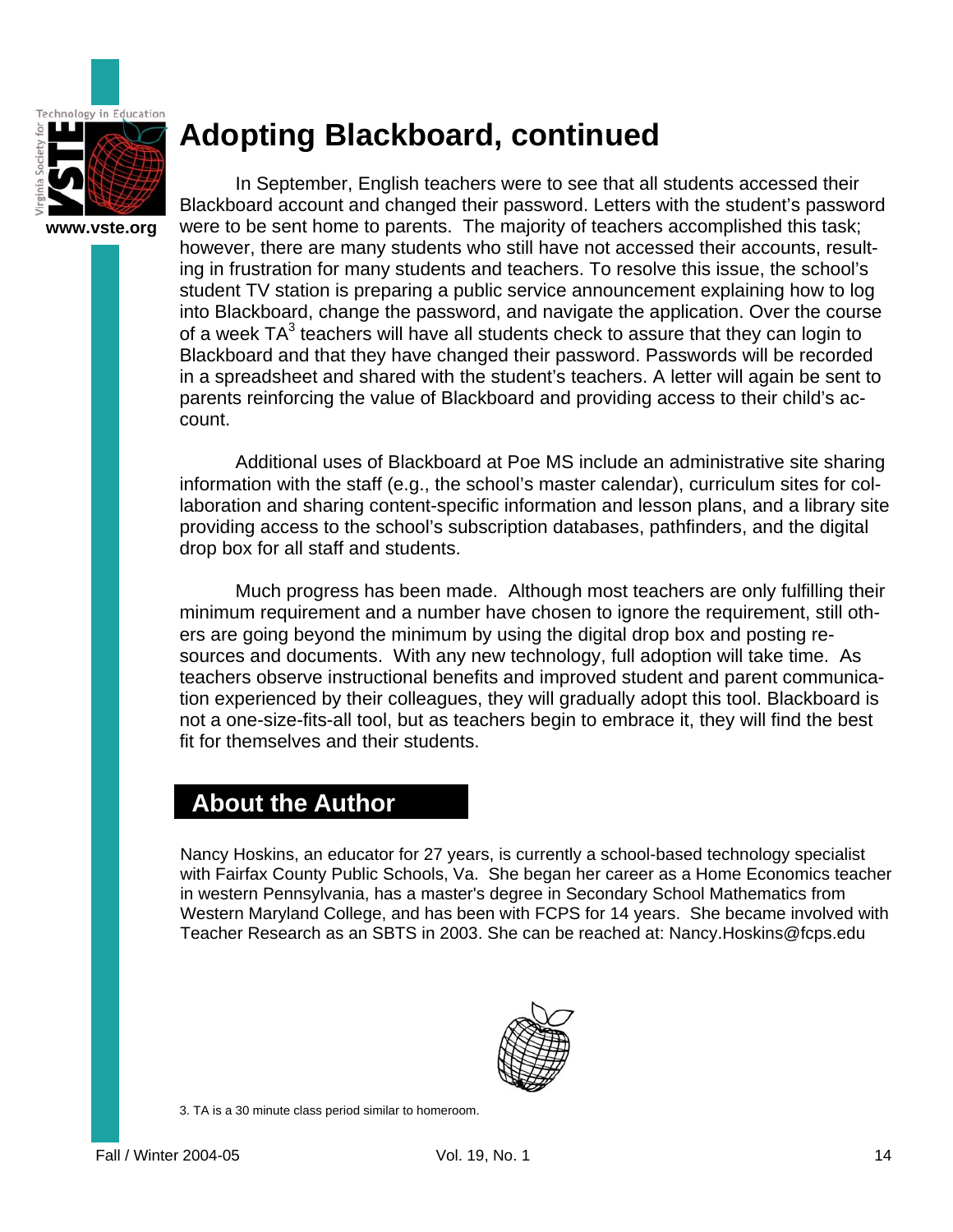

### **Adopting Blackboard, Appendix A** *(N. Hoskins)*

### **Letter to Parents**

#### [SCHOOL LETTERHEAD]

Dear Parent,

You may have heard of FCPS 24-7 Learning or Blackboard and wonder how your student at Poe Middle School will use it. I hope your questions will be answered by this letter.

#### **What is FCPS 24-7 Learning or Blackboard?**

Fairfax County Public Schools, FCPS, has provided a Blackboard account to each student. This is an online tool that allows FCPS to extend learning beyond the traditional school day and beyond school buildings by allowing students to see homework, classroom assignments, resources, and much more from home.

#### **When will my child begin to use Blackboard?**

Every student has been given an account to use Blackboard. In order for the account to be active, one or more of your child's teachers must be using it. (Until at least one of your child's teachers uses Blackboard, your child will not use it.)

#### **How will my child use Blackboard?**

When a teacher begins to use Blackboard, students will be taken into a computer lab and taught how to use it. During the introduction, students will learn about how to login from any Internet location. They will be given a login ID and a password. This login and password, which will be sent to you at that time via U.S. mail, will allow you and your child to access the information from any Internet location.

#### **How soon will this start?**

At this time the use of FCPS 24-7 Learning (Blackboard.com) is optional at Poe.

Teachers are receiving training on the use of FCPS 24-7 Learning. As teachers begin to use this product they will introduce the program to students in a lab setting*. (Public internet access is possible at George Mason Regional Library).* The address is http://fcps.blackboard.com . A link to FCPS 24-7 Learning is also found on both the FCPS home page http://www.fcps.edu and Poe Middle School's home page http://www.fcps.edu/ PoeMS.

Sincerely,

June Monterio, Principal Nancy Hoskins, School-Based Technology Specialist Poe MS Technology Vanguard Committee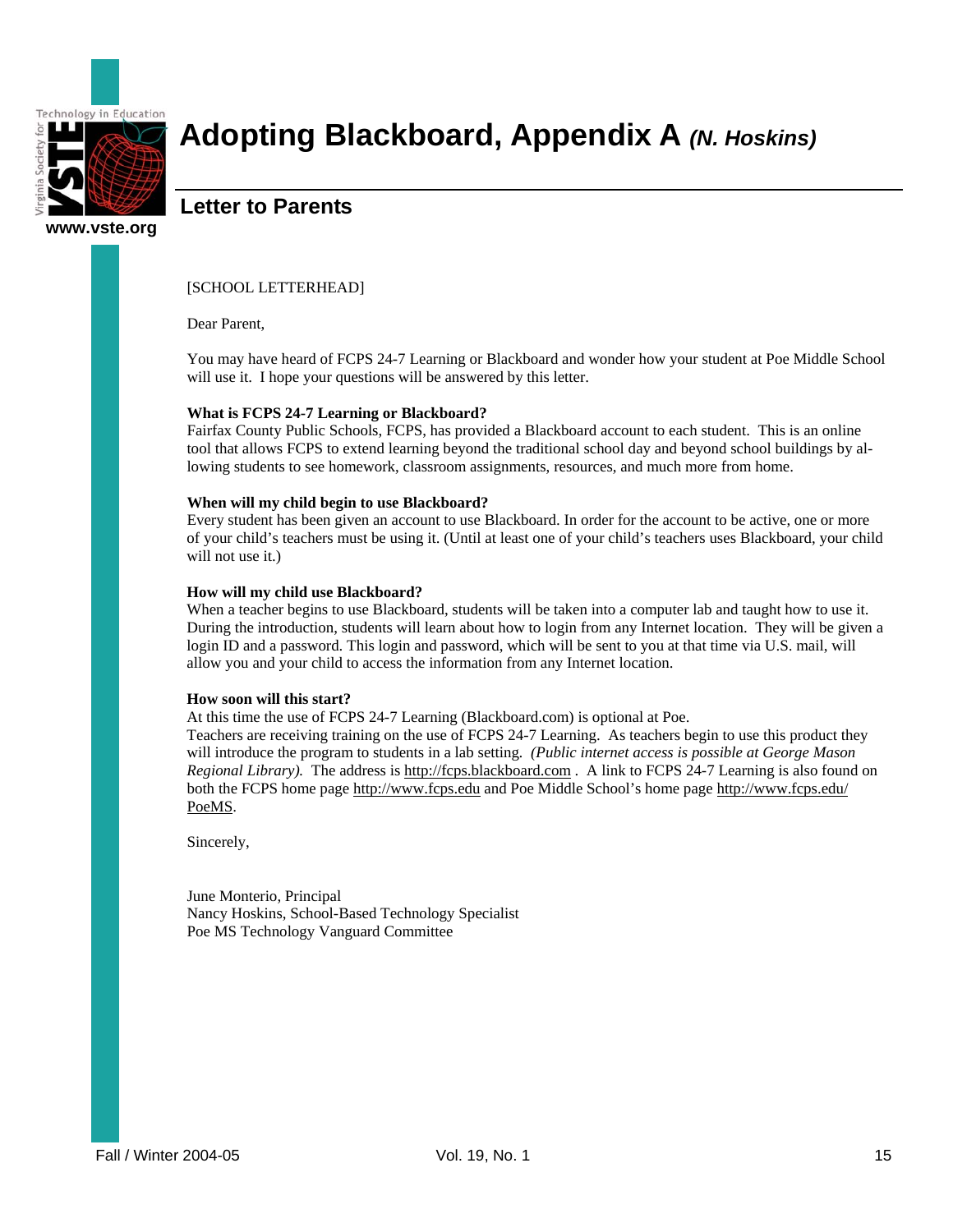

# **Adopting Blackboard, Appendix B** *(N. Hoskins)*

**Candy wrapper** 

**www.vste.org** 

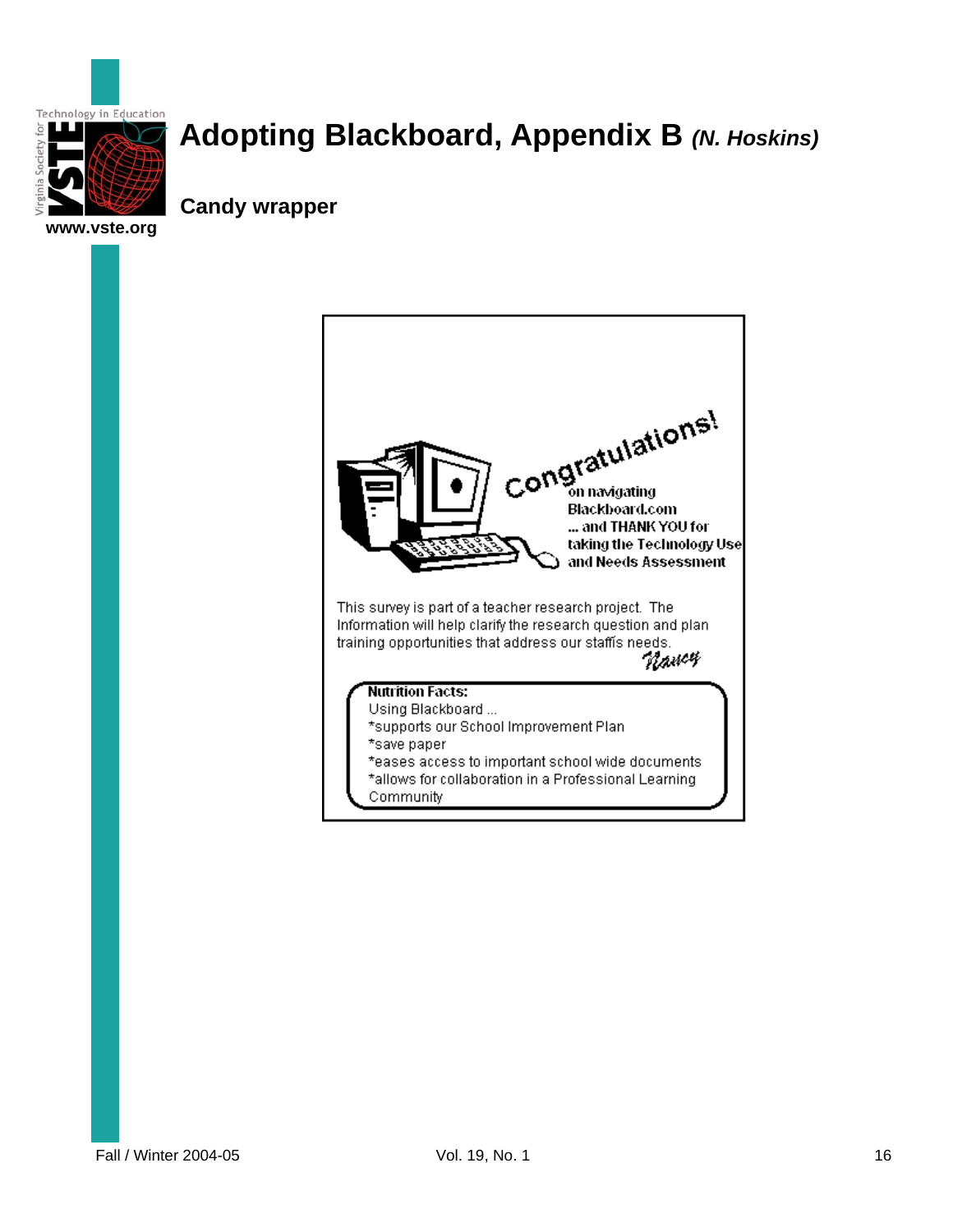Technology in Education



**www.vste.org** 

# Infusing Technology into any Instructional Program

"5W / 5E"

*by Wanda Walters* 

*Author's note: The goal of this article is to illustrate that by combining the 5W's with the 5E's, an instructional planning tool emerges that allows teachers to easily, seamlessly, and efficiently infuse technology into any instructional program. The strategies presented are appropriate for all grade levels and content areas.* 

ou may be wondering, "Why yet another technology integration tool?" The CEO Forum, *School Technology and Readiness Report* (2001) states that technology can have the greatest impact when integrated into the curriculum to achieve clear, measurable educational goals. Certainly, school districts have embraced this position as evidenced by the infusion of instructional technology resources that are currently available. Within the last twenty years, it is now commonplace to see in educational settings productivity software that includes word processing, spreadsheet creation, email, database, multimedia, and Internet browsing. These resources are all acquired with the implicit objective to further support student understanding and increase achievement of educational objectives  $Y_{\tiny \frac{1}{T}}$ 

 The requirement of high-stakes mandatory state testing, the federal No Child Left Behind Act (NCLB), time constraints, and training issues have teachers struggling to integrate the abundance of available technologies into their instructional day. It is still not unusual to walk through many schools and see state-of-the-art computers being underutilized and the supporting resources sitting idly on shelves collecting dust. Many teachers are often so overwhelmed by the magnitude of all that is required of them that they cannot conceive where to begin to "add another thing." Too often they simply elect not to use the invaluable technological tools that are available to the detriment of today's students who are very attuned to learning in such a modality. Teachers rationalize the under-use of instructional technology with comments like, "People have been educated without technology for centuries."

 While most educators are comfortable using word processing and email for their own productivity, the real technology challenge for most teachers is incorporating a strategy to effectively and meaningfully integrate all of their available technologies into their instructional program to bolster student achievement.

The VSTE Journal is published by the Virginia Society for Technology in Education. Permission is granted to copy and distribute single articles from this publication for non-profit use with copyright notice.

Contents copyright © 2004, VSTE. All rights reserved.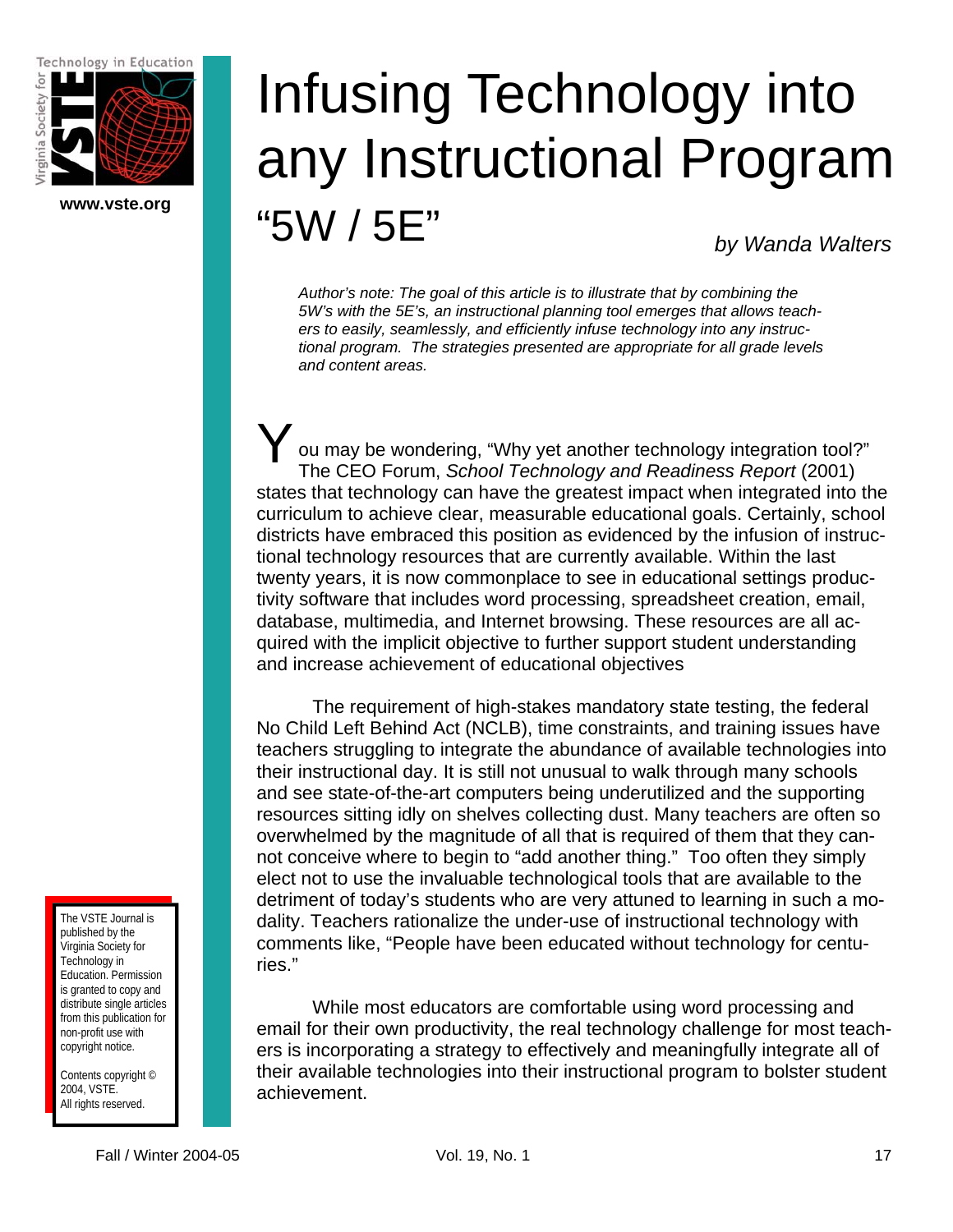

**www.vste.org** 

 For those teachers who want to use technology in their program, there is that ever pressing question, should instruction drive technology or vice versa? Should a teacher examine his instructional goals and then determine the technology, or does one look at the available technology and then decide how to apply into the instructional program? Are there times when both approaches are appropriate? As teachers use the 5W/5E planning tool, it becomes apparent that the instructional goal must be the foremost consideration when applying instructional technology.

#### *The 5W/5E model*

We are all familiar with the 5W's: Who, What, Where, When, and Why. We begin by asking the 5 W's as they apply to curriculum and integrated technology.

*Who?* 

Who is being targeted for the integration of technology?

- Whole group?
	- Flexible group?
	- Students with differentiated needs?

#### *What?*

What is the instructional goal? What technologies are available? What technologies would the educator like to use?

#### *Where?*

Where will the technology be delivered?

- In the classroom using a teacher presentation system?
- In the classroom computer center?
- In the computer lab?
- With resource/peer support?

#### *When?*

When will the technology integration take place?

- As a warm-up or wrap-up activity?
- After a particular lesson?

What is the timeline?

#### *Why?*

The most important question that the teacher needs to ask herself is, "Why am I using technology?"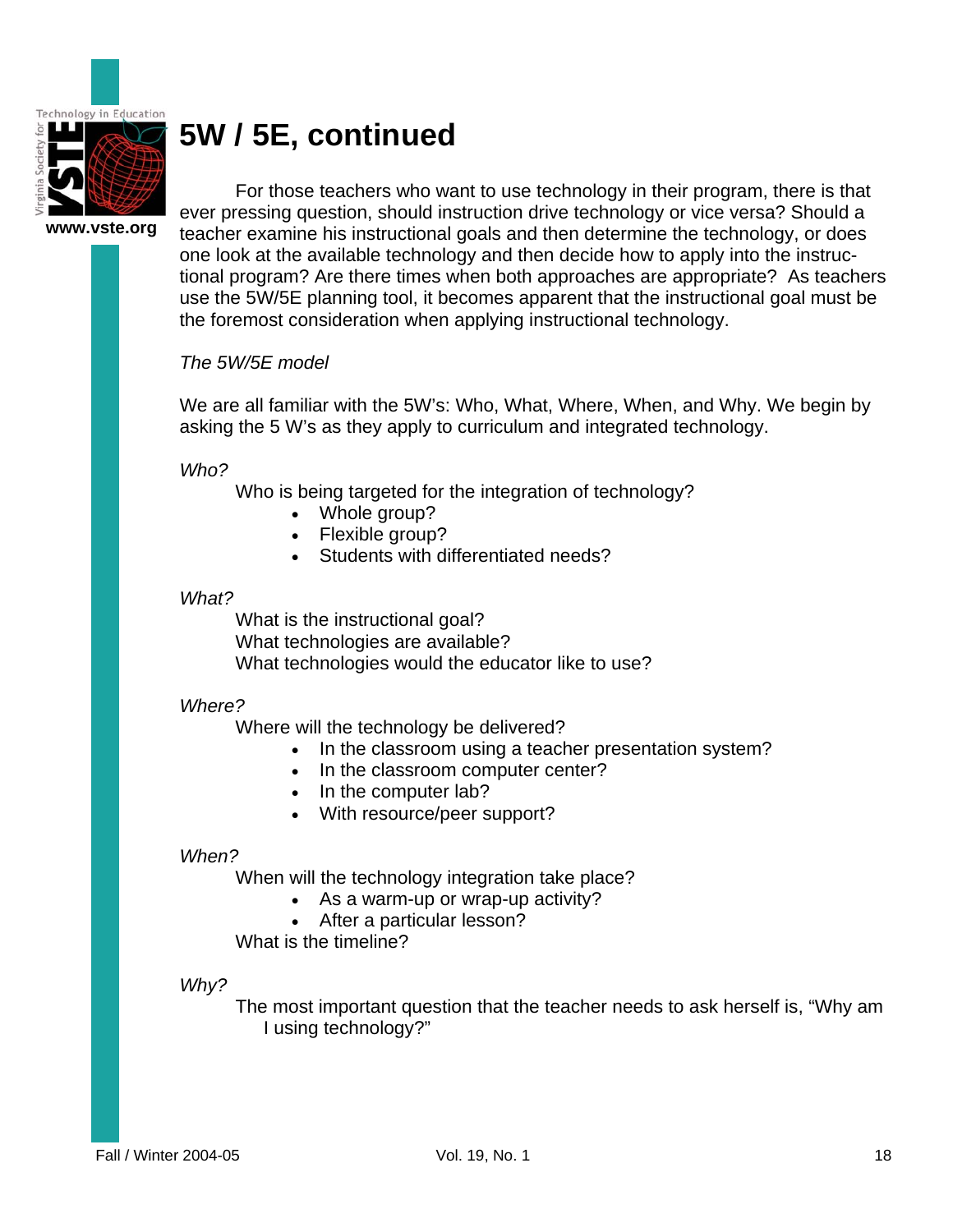

**www.vste.org** 

 Let me cite an example of the value of teachers being able to articulate their reason for using instructional technology. As a technology trainer, I was listening to one of our very fine teachers sharing an integrated technology lesson that she developed. When asked why she designed that lesson, she looked quizzically and responded, "Because we were told to develop a lesson using technology for our next assignment." After listening to my 5W/5E presentation, she remarked, "Now I know why I developed that lesson, I wanted to evaluate my students understanding of the social studies vocabulary….thanks for giving me the words." I feel as though this teacher was pleasantly reminded that she did in fact have an educational purpose before she had a technology goal.

#### *Why is the teacher using technology to address educational objectives?*

 To answer this question, we'll use the Biological Science Curriculum Study's (2004) "5E model." This model emphasizes engagement, exploration, explanation, elaboration, and evaluation.

#### *Engage*

 Is the goal to engage students in the topic? For example, a teacher may use an interactive website as a warm-up activity to begin a unit on fractions, and then continue the lesson with manipulatives and/or text resources .

#### *Explore*

 Is the goal to provide the students the opportunity to further explore the concept? An instructor may assign students a particular CD ROM or website, or she may utilize designated templates.

#### *Explain*

 How about using technology to explain an objective? Technology may be used to further clarify the concept and define relevant vocabulary.

#### *Elaborate*

 Could the most appropriate use of technology be to provide students with the opportunity to elaborate and build on their understanding of the concept by applying it to new situations? This is especially true when it is evident that students have already mastered a particular baseline goal and are in need of a more differentiated, higherlevel thinking, educationally-related experience.

#### *Evaluate*

 Finally, would the teacher's intent be to assign students technology based activities that will help them and the teacher to evaluate their understanding of the concept? For example, a teacher may direct students to open a paint program and show her that that they understand that 9 divided by 12 equals 75%.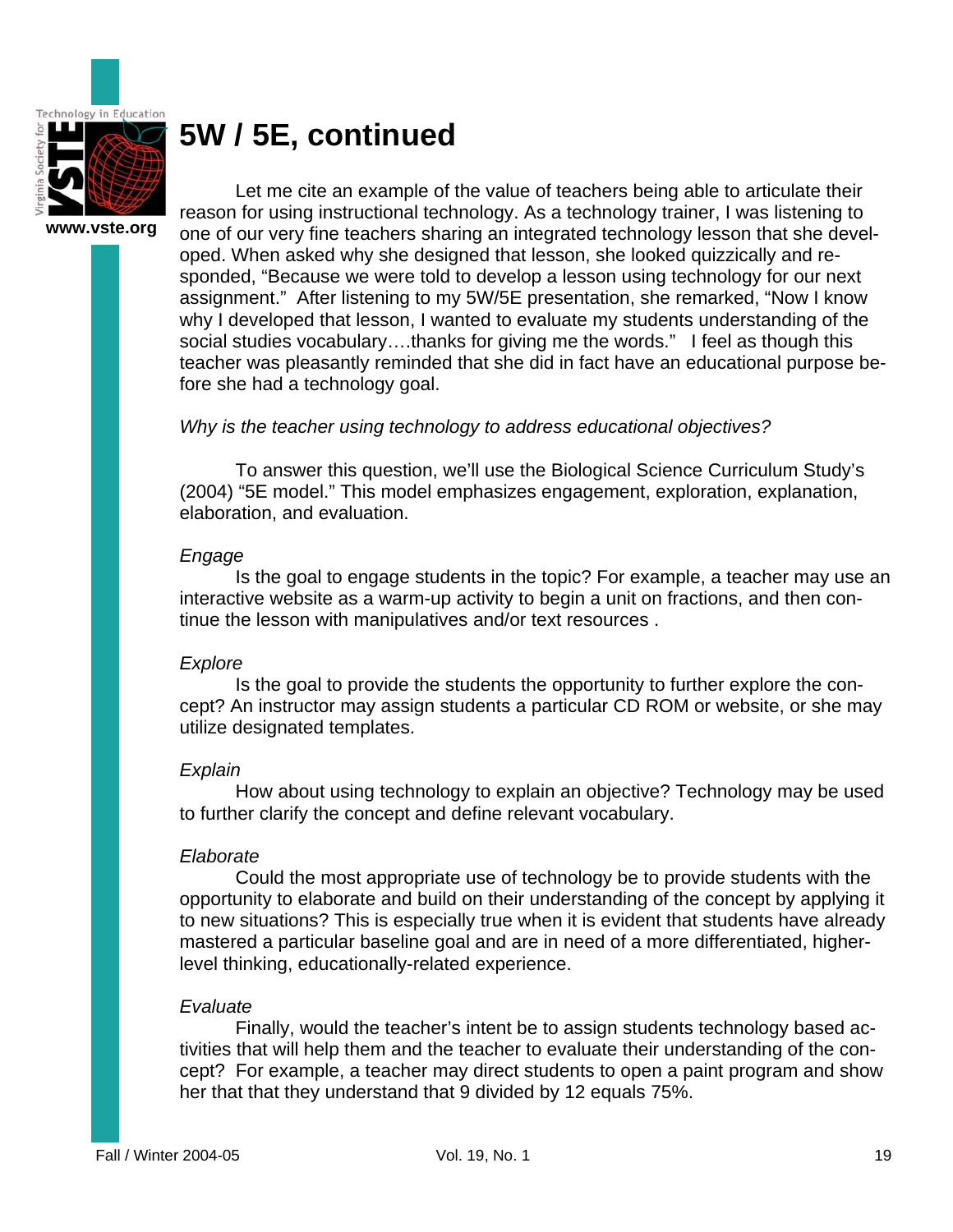

 Using Biological Sciences Curriculum Study's (2004) 5E constructivist model, teachers are better able to articulate their educational purpose for their selection and defend the appropriateness of the chosen technology. Another advantage of incorporating the use of the 5E model is best summarized by Moersch (2002), who says, "The 5E model provides teachers with a simple formula for designing quality experiential instructional units without the need to study brain hemispheres, research elaborate pedagogical theories, or pay consultants healthy ransoms to part with their personal models" (p. 101).

 The 5-E model is based on a constructivist approach of learning (Trowbridge & Bybee, 1990). The theory of constructivism encourages educators to focus on making connections between facts that are required and tailoring instructional strategies that allow students to actively construct meaning and foster understanding of objectives. Effective use of technology is the perfect instrument to achieve this goal.

 During the past year, I have discussed the 5W/5E concept with countless colleagues and the response has been virtually unanimous: "This makes so much sense," "It is so logical, understandable and doable." Many School Based Technology Specialists (SBTS) with whom I have had the pleasure of working are planning to use the 5W/5E framework to organize technological resources for their teachers during the upcoming school year. The appendix includes an outline and sample of how to use the 5W/5E Technology Integration Tool. The next time you are planning to use technology within your instructional program, try using the 5W/5E model.

Many resources used in the examples are web-based and can be found at the free bookmarking website, Portaportal (see "Article Resource Links").

### **References**

*Biological Sciences Curriculum Study*. (2004). Retrieved December 21, 2004, from http://www.bscs.org

- CEO Forum on Education & Technology. (2001). *School Technology and Readiness Report. Key Building Blocks for Student Achievement in the 21st Century: Assessment, Alignments, Accountability, Access, Analysis*. Washington, DC: CEO Forum.
- Moersch, C. (2002). *Beyond Hardware: Using Existing Technology to Promote Higher-Level Thinking*. Eugene, OR: International Society for Technology in Education.
- Trowbridge, L. W., & Bybee, R. W. (1990). *Becoming a Secondary School Science Teacher* (5th ed.). Columbus, OH: Merrill Publishing Company.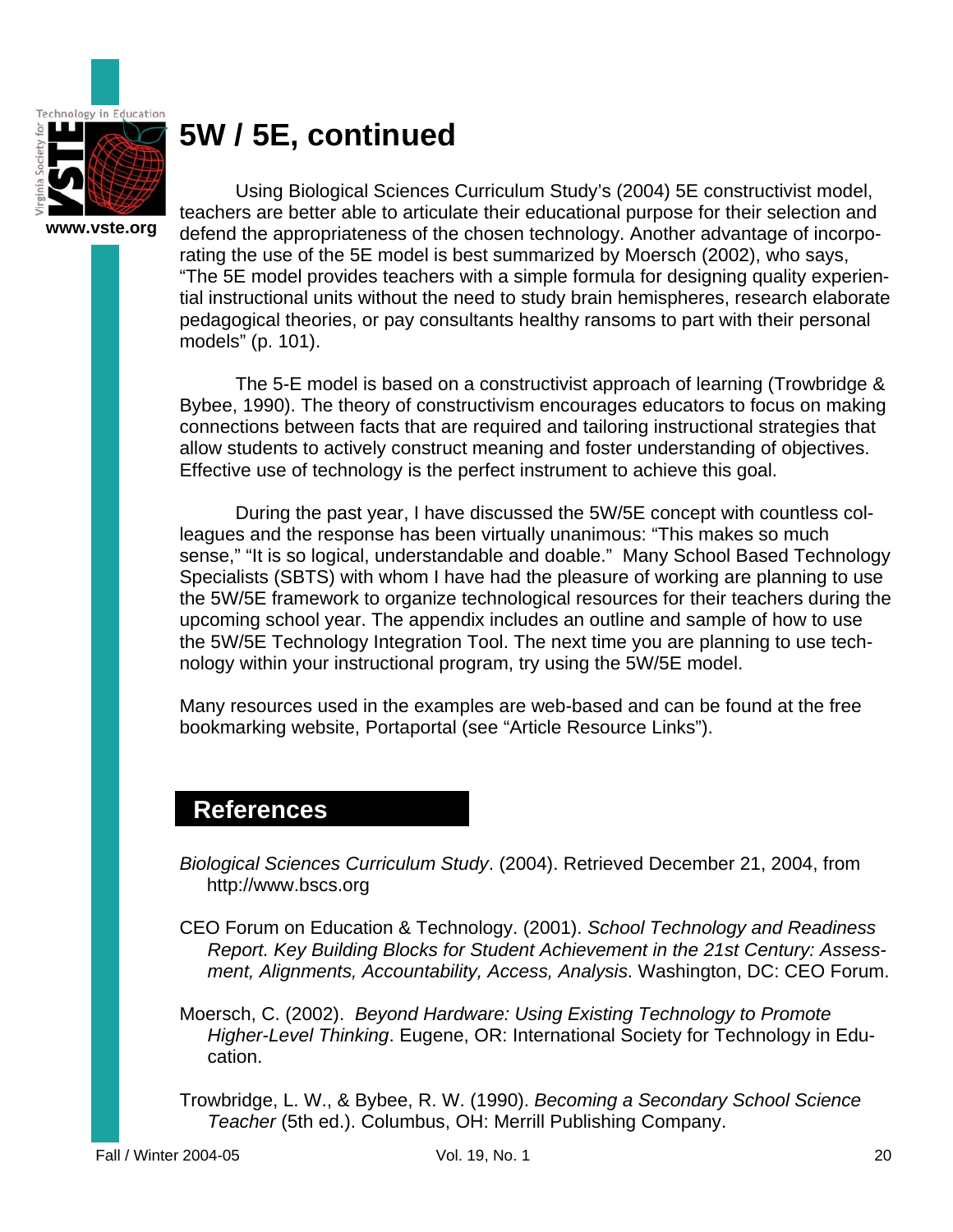

 **Article Resource Links** 

Biological Sciences Curriculum Study:<http://www.bscs.org>

Examples on Portaportal (guest id = solmath):<http://www.portaportal.com>

### **About the Author**

Wanda Walters is currently an FCPS Instructional Technology Project Manager. She was an elementary classroom teacher for seventeen years in Fairfax County Public Schools, Fairfax, Va. In 1991, Ms. Walters served in the newly created position of science/technology resource teacher at the central level with primary responsibilities to facilitate the seamless integration of technology into the elementary science curriculum and assist with the planning, designing, and teacher training in the use of basic technology productivity skills. For over a decade, Ms. Walters was also an FCPS instructional technology trainer for enterprise initiatives. Ms. Walters can be contacted at Wanda.Walters@fcps.edu.

*Special thanks to FCPS Elementary School Base Technology Specialists (SBTS), and most especially, thanks to Regina King (Laurel Ridge ES).* 

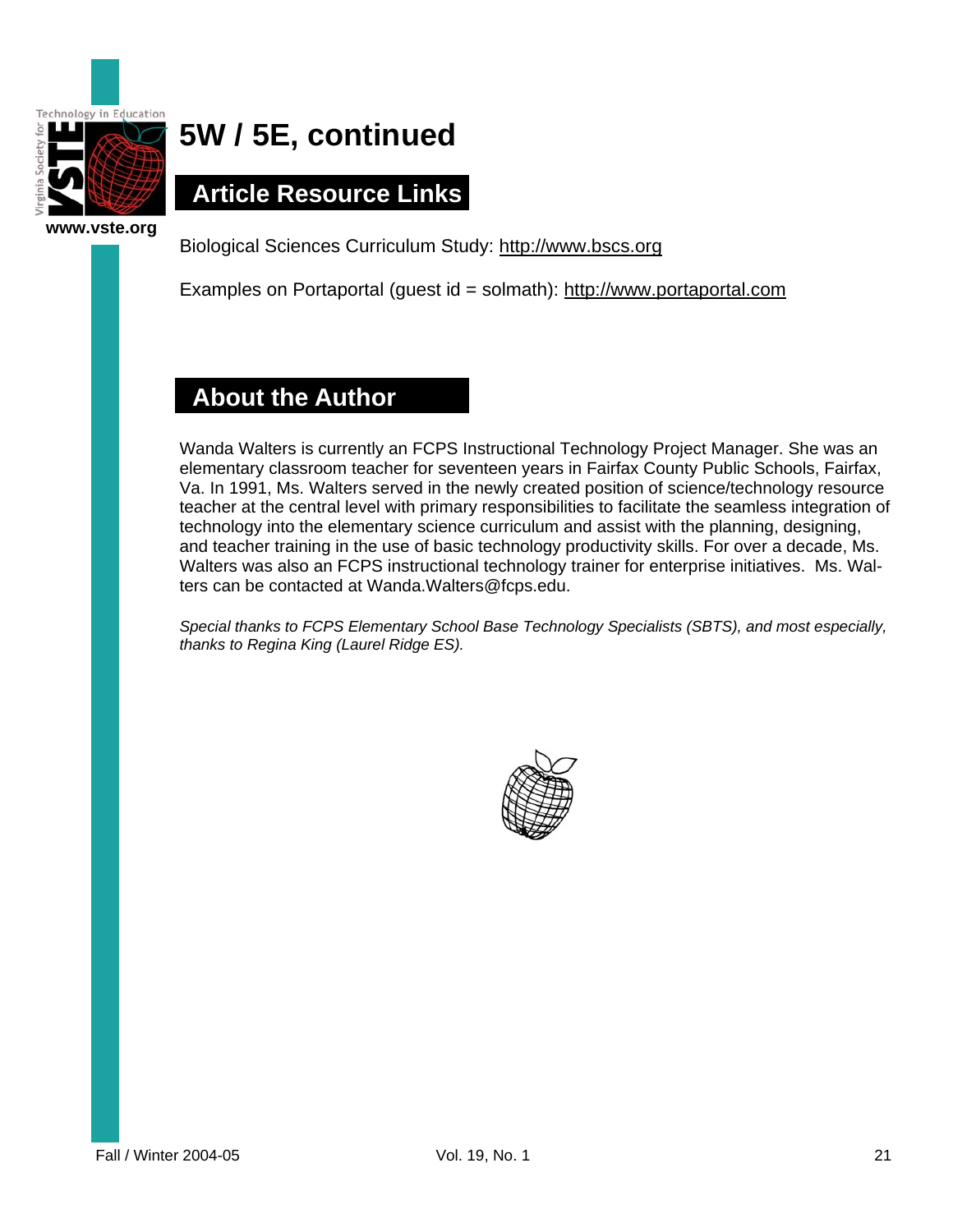

### **5W / 5E, Appendix A** *(W. Walters)*

### **5W / 5E Planning Tool Outline**

**www.vste.org** 

**What** are you teaching (instructional goals…e.g., specific educational objectives);

**What** are the available technological resources?

**What** resources would you like to use? For example: Templates Specific titled CD ROMs Productivity Software Microsoft office suite™ (Word, PPT, Excel), AppleWorks™, etc. Kidspiration/Inspiration™ Response System Technologly (e.g., LearnStar, Qwizdom) Windows On Science™ (can be used across the curriculum) Resources identified in the FCPS 24/7 online Instructional Gateways **Other** 

**Who** (Targeted Audience)

For example: Whole Group Flexible Groups Rotation Teams Students with Differentiated Needs (e.g., special ed, ESOL, GT, etc) **Other** 

#### **When:**

After examining the curriculum guides, text books, manipulates, etc…plan where the technology integration will best fit.

Establish timelines

**Why** are you using integrated technology with the targeted population**?**

Engage Explore Explain Elaborate Evaluate

**Where/How** will the technology infusion take place to address the instructional objective(s)?

Teacher using presentation system Classroom computer center using rotation system Computer Lab With Parent Aide With Peer Tutor **Other** 

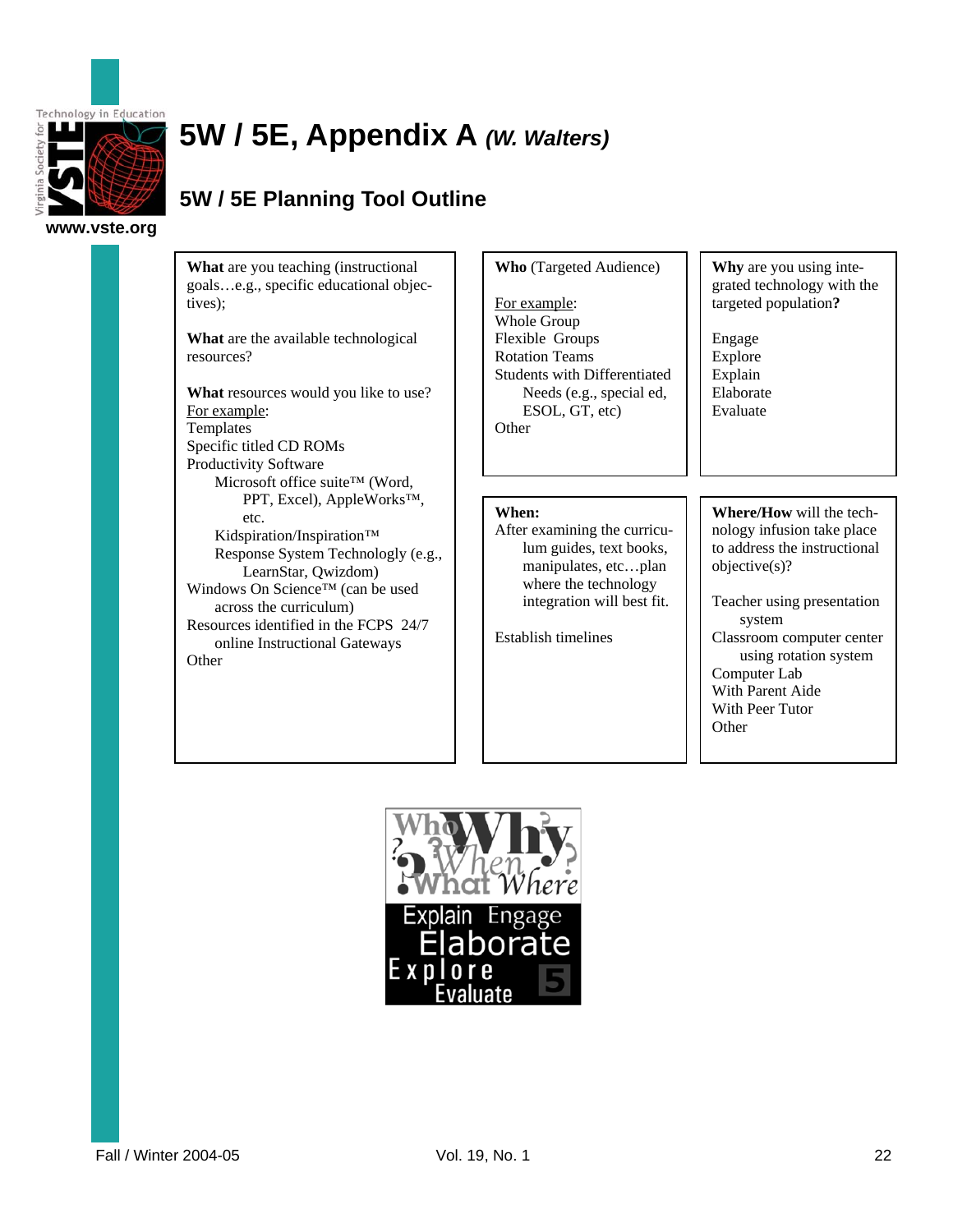

# **5W / 5E, Appendix B** *(W. Walters)*

**www.vste.org** 

### **Sample 5W/5E Technology Integration Model**  *(Virginia Standard of Learning - SOL 5.2a)*

### **Grade:** 5 **Content Area:** Math

**What is your instructional goal** (e.g., Standards of Learning objective)?

POS objective NCT 5 and NCT 6/ SOL Objective 5.2 - The student will:

- 1. recognize and name commonly used fractions (halves, fourths, fifths, eighths, and tenths) in their equivalent decimal form and vice versa; and
- 2. order a given set of fractions and decimals from least to greatest. Fractions will include like and unlike denominators limited to 12 or less, and mixed numbers.

| <b>Sample</b> |                                                                                      | B                                                                   |                                                                                                       |                                                                                       |
|---------------|--------------------------------------------------------------------------------------|---------------------------------------------------------------------|-------------------------------------------------------------------------------------------------------|---------------------------------------------------------------------------------------|
| <b>WHO</b>    | Whole Group                                                                          | Special Needs Inclusion<br>Student                                  | Whole group                                                                                           | Students who may al-<br>ready understand the<br>correlation between<br>fractions      |
| WHY           | Engage and Explore                                                                   | <b>Explore</b> (Matching<br>halves)                                 | Elaborate                                                                                             | Evaluate                                                                              |
| <b>WHAT</b>   | Website<br>http://<br>illuminations.nctm.org/<br>mathlets/fractionpie/<br>index.html | Website<br>http://www.abc.net.au/<br>countusin/games/<br>game13.htm | Website (recipe using<br>fractions) http://<br>mathforum.org/paths/<br>fractions/<br>frac.recipe.html | Using a Paint program,<br>show me you under-<br>stand that 9 divided by<br>$12 = 75%$ |
| WHEN          | Demo/Warm-up at the<br>beginning of lesson                                           | While others are work-<br>ing at their desks                        | After we complete page<br><b>XYZ</b><br><b>Tuesday Morning</b>                                        | <b>Rotation during Center</b><br>Time                                                 |
| WHERE         | Using teacher presenta-<br>tion station                                              | <b>Resource Staff/Parent</b><br>Aide/Peer Tutor                     | In the pod area and<br>make the recipe in<br>teams                                                    | Classroom                                                                             |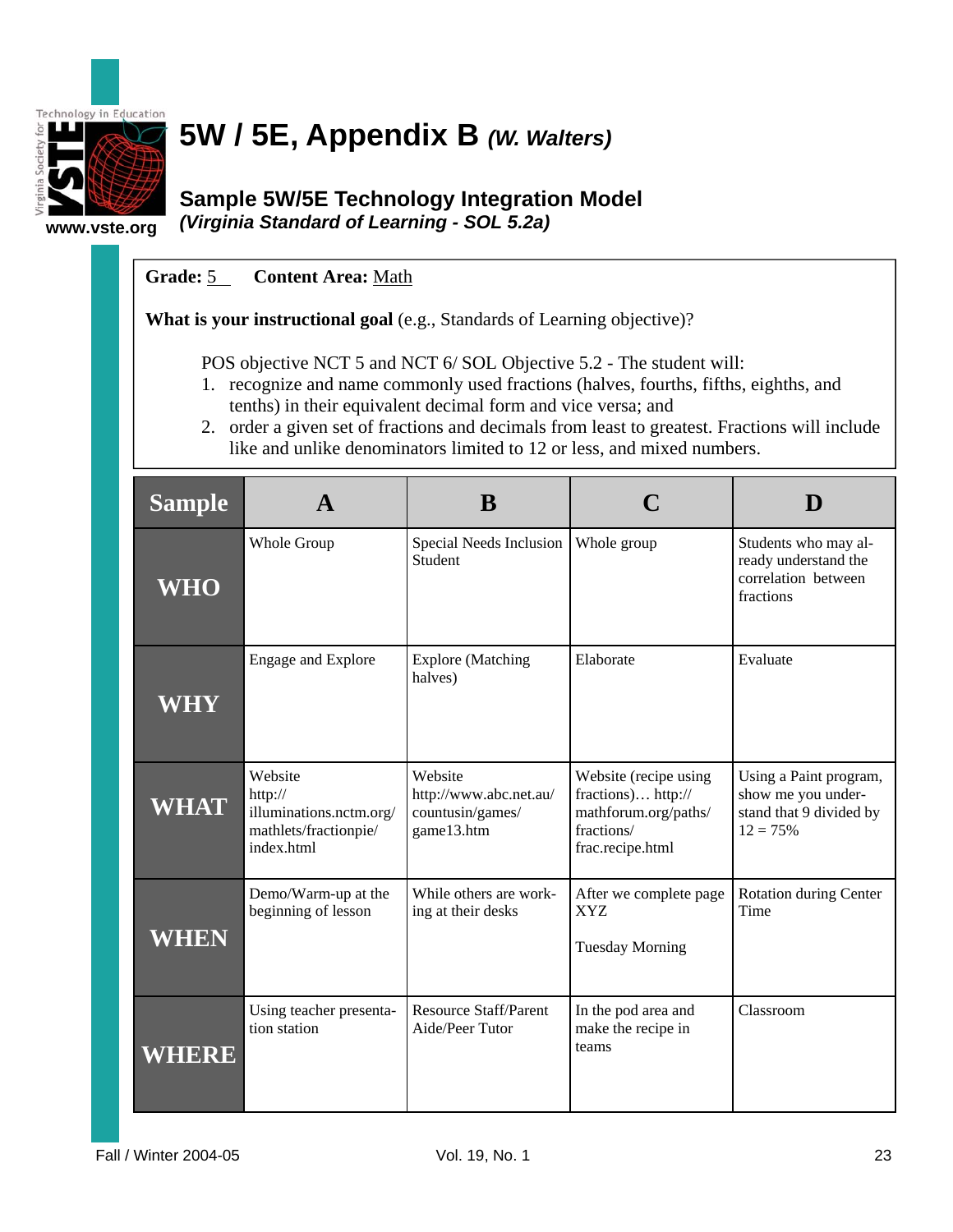

# **5W / 5E, Appendix C** *(W. Walters)*

### **5W / 5E Planning for Technology Integration Template**

**www.vste.org** 

|              | Content Area                                                                                                                                                                                                 |  |  |  |  |  |
|--------------|--------------------------------------------------------------------------------------------------------------------------------------------------------------------------------------------------------------|--|--|--|--|--|
|              | What is your instructional goal (e.g., Standards of Learning objective)?                                                                                                                                     |  |  |  |  |  |
|              |                                                                                                                                                                                                              |  |  |  |  |  |
|              | Who: Who is your targeted audience? Whole group? Flexible group? Inclusion student? G&T student? Other?                                                                                                      |  |  |  |  |  |
|              | Why: For more information log on to http://www.bscs.org [Engage, Explore, Explain, Elaborate, Evaluate]                                                                                                      |  |  |  |  |  |
|              | What: What resources are available to you? What resources would you like to use?                                                                                                                             |  |  |  |  |  |
|              | When: When are you going to integrate the technology into your instruction? Demo at beginning of lesson? After xyz<br>page? After using xyz manipulates? Other?                                              |  |  |  |  |  |
|              | Where: Where will the technology infusion take place? Classroom Demo from Teacher Presentation Station? Computer<br>Lab? With Special Ed Resource Teacher? Peer Tutor? Computer Station in Classroom? Other? |  |  |  |  |  |
| <b>WHO</b>   |                                                                                                                                                                                                              |  |  |  |  |  |
| WHY          |                                                                                                                                                                                                              |  |  |  |  |  |
| WHAT         |                                                                                                                                                                                                              |  |  |  |  |  |
| WHEN         |                                                                                                                                                                                                              |  |  |  |  |  |
| <b>WHERE</b> |                                                                                                                                                                                                              |  |  |  |  |  |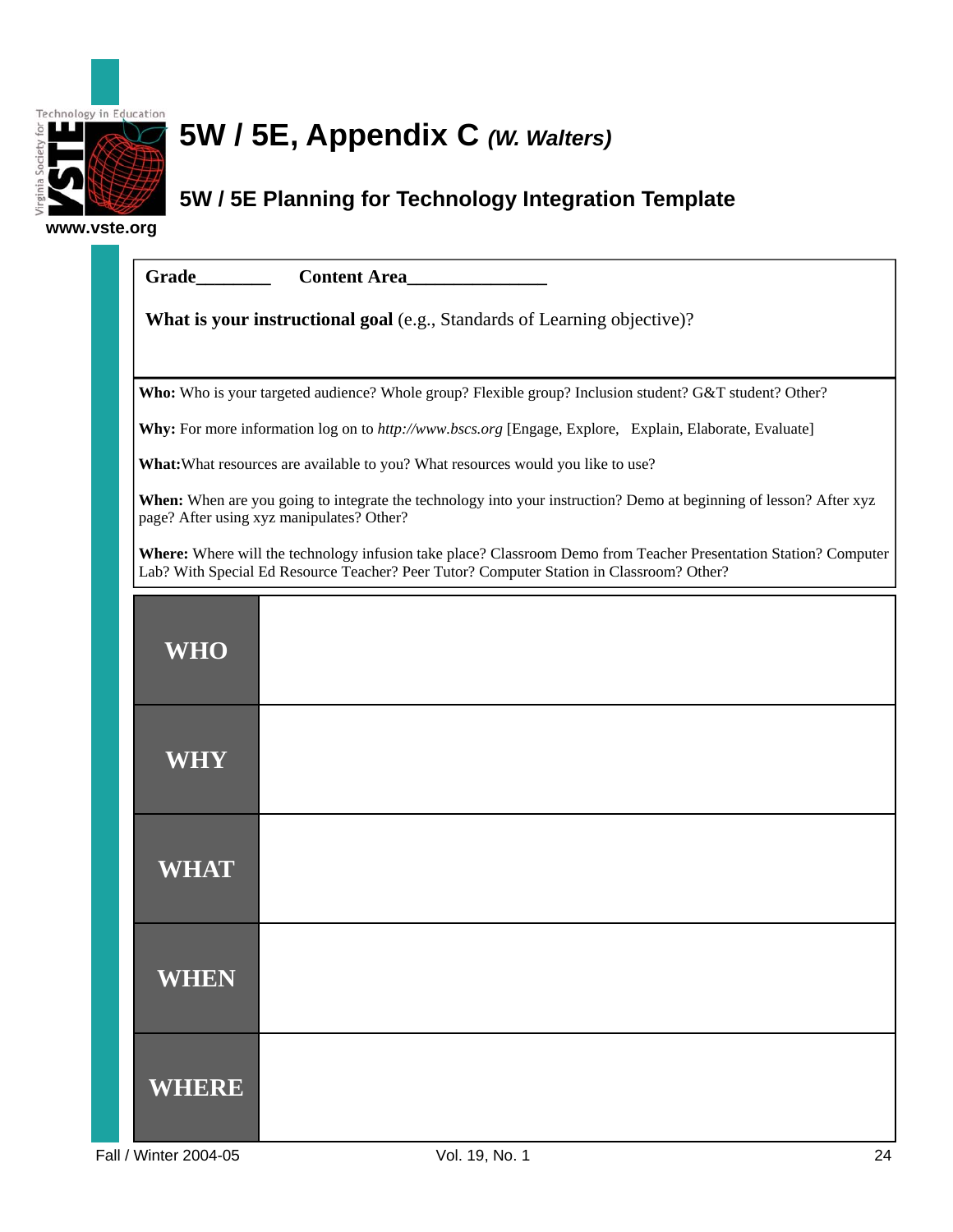Technology in Education



**www.vste.org** 

# Universal Design for Learning: Assuring Access & Success for All

*by Fran Smith, Ed.S., & Pamela Leconte, Ed.D.* 

he design of curricula and learning environments that can meet the needs of all learners is a challenge. Attempts are often made to retrofit a situation or environment. These efforts to restructure or adapt often fall short of offering a more holistic solution – one that does not single out a particular student as being different or needing extra teacher effort. Over the past decade, a number of discussions have opened the door for a new look at how educators can reach diverse learners. Researchers have demonstrated the effectiveness of utilizing technologies and instructional approaches that can enrich the educational experience for a myriad of learner approaches.  $\overline{\mathsf{T}}_{\frac{\mathsf{h}}{\mathsf{d}} }$ 

Universal Design for Learning (UDL) is an emerging approach for teaching diverse learners through focusing on more flexible applications of technologies, instructional networks and manipulation of digital content (CAST, 2003). Rose and Meyer (2000) note that through electronic PET scan studies of the brain, researchers have proven that each of us receives information and learns very differently – depending upon the activity in which we are engaged. This "modularized" learning approach of our brains further supports the importance for educators to reevaluate traditional instructional and classroom approaches. According to Rose and Meyer (2002), teaching that is designed to reach all learners should be planned around three guiding principles: (a) providing multiple representations of information, (b) providing multiple pathways for expression and, (c) providing multiple opportunities for engagement. When recognizing these principles, instruction is provided in a manner that complements the multiple and unique ways in which we all learn.

The communications technology revolution, digital systems, brain research, multiple intelligence theories (Gardner, 1983; Sternberg, 1996), *and* the civil rights movement of persons with disabilities (e.g., non-discrimination statutes such as the Rehabilitation Act of 1973 as amended , the Americans with Disabilities Act of 1990, and the series of special education laws, now known as the Individuals

The VSTE Journal is published by the Virginia Society for Technology in Education. Permission is granted to copy and distribute single articles from this publication for non-profit use with copyright notice.

Contents copyright © 2004, VSTE. All rights reserved.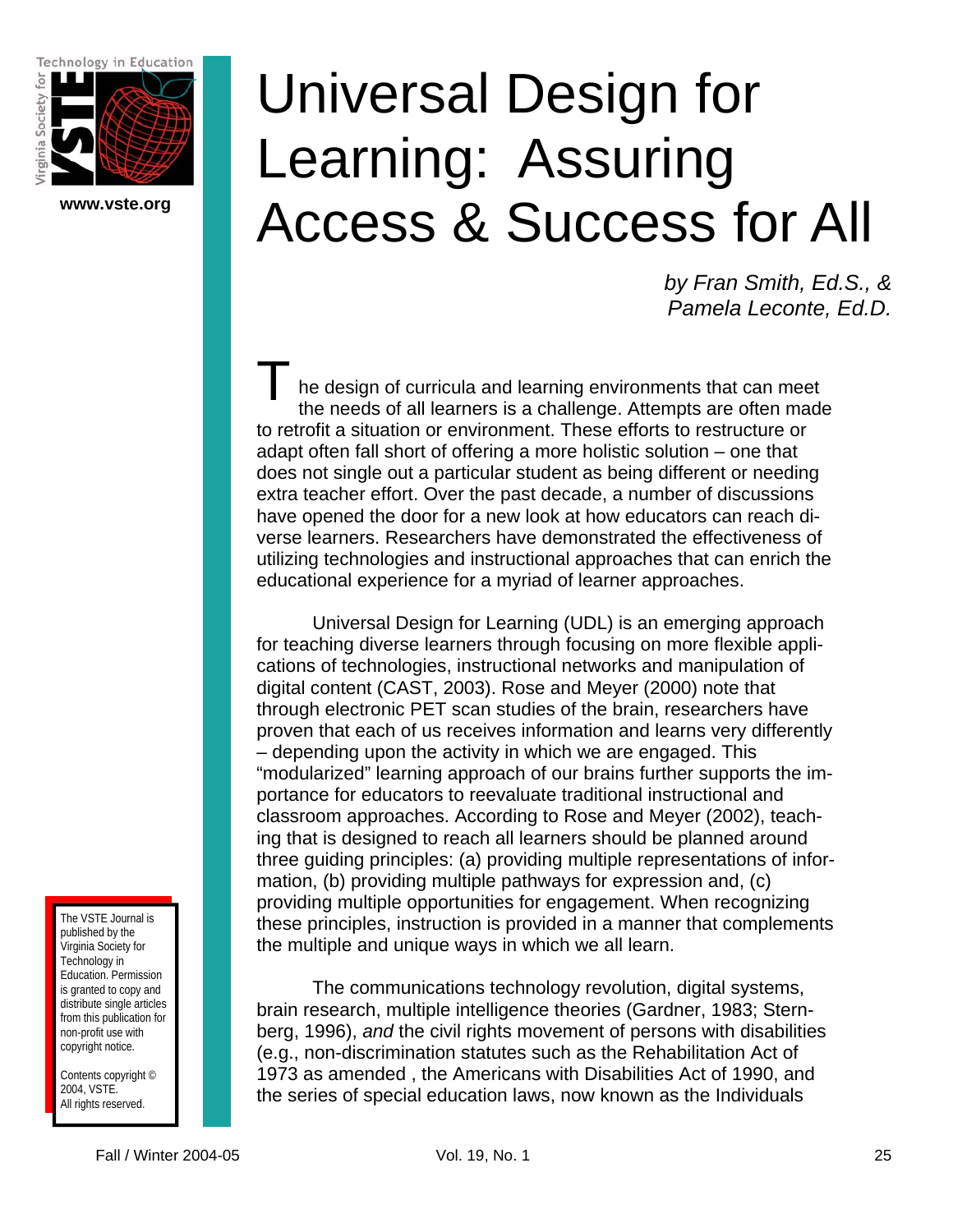

with Disabilities Education Act of 1997, have merged to create a new era in the UDL educational approach that meets the needs of all learners without pointing out their differences. It is what Rose and Meyer (2002) call the "intersection of initiatives" (p. 7). They say that our educational initiatives of integrated units, multiple intelligences, multi-sensory teaching, differentiated instruction, performance-based assessments, and computers in schools, digital media, webbased media, and others combine to support and form a rich UDL approach.

#### *The Challenge of Meeting Multiple Needs and Styles*

Buckminster Fuller, a multi-talented innovator of the 20th Century, contributed to society as a scientist, engineer, inventor (left hemisphere/brain dominance) and as a philosopher, psychologist, and essayist (right hemisphere/brain dominance). As with many inventors and leaders, the multifaceted dimensions that defined these individuals contributed to their successes. Yet, in traditional academic environments, indeed in current ones (which are defined by rigorous standards, high-stakes assessments, and accountability for all), these preeminent leaders of innovation may have failed to become recognized for their talents or contributions. Einstein, who was labeled a failure by his grade school math teachers, proceeded to change how we view and operate in our world despite his limitations. The educational system did not know how to accommodate his way of learning, yet he excelled in spite of the failures of public education. In today's educational climate, many potential Fullers and Einsteins may be experiencing the same failures of our system. This is often true of students who learn differently than how they are taught, including students with disabilities.

Universal Design for Learning requires that instruction and assessment approaches are flexible enough to automatically include alternatives, making them accessible and appropriate for individuals with diverse backgrounds, varied learning approaches, abilities, and disabilities. Maximizing the use of digital media is a central premise of the UDL philosophy. UDL "draws upon a student's strengths and interests which may be blocked by the exclusive use of printed text" and offers a myriad of instructional options that capitalize upon digital formats (Rose & Meyer, 2002, p. 7). Applying a UDL approach offers multiple options and approaches that support the understanding that intelligence is not just defined by a single test score but rather "defined as the ability to solve problems or to create products that are valued" (Gardner, 1983, p. ).

#### *What Millennium Teachers Should Know*

The No Child Left Behind Act (NCLB) (2001) and Individuals with Disabilities Act (IDEA) (1997) require special education and general education teachers to collaborate to enhance student success. The intent of this collaboration is to ensure that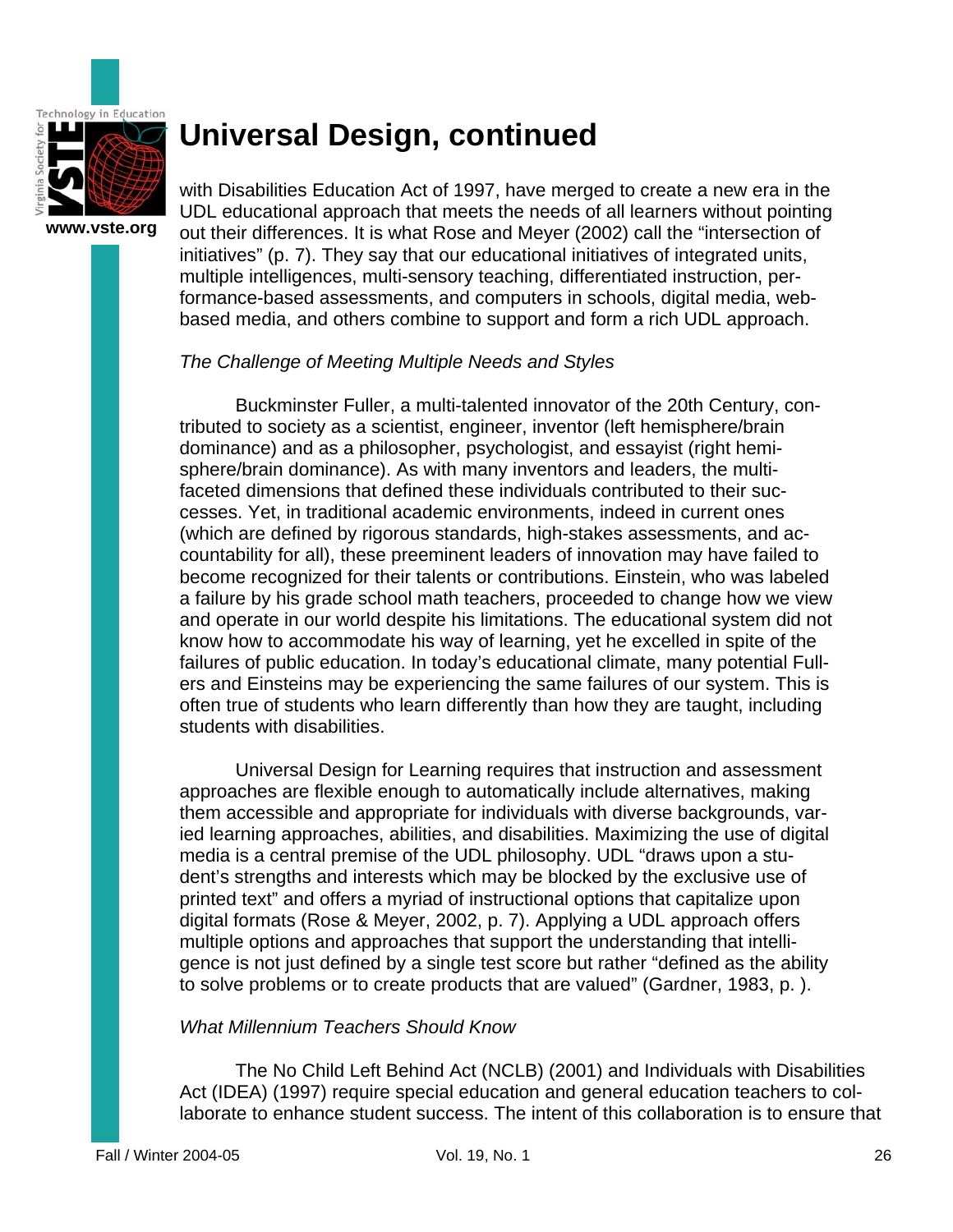

students with disabilities receive instruction in the most appropriate educational setting. One significant result of incorporating Universal Design for Learning strategies in education is that *all* students, with or without disabilities, can benefit from the variety of teaching methods employed. Through a UDL framework, educators can

- 1. learn to identify student strengths, needs, and preferences through brain networks (soon teachers will be able to read and interpret PET scans to understand brain functions of certain learners),
- 2. adjust for curriculum/classroom barriers by maximizing multiple options for expression and engagement (using assistive technologies such as speech recognition software, talking word processors, screen readers, and tactile graphic pads), and
- 3. recognize benefits from the use of technologies that can provide multiple representation of format.

For example, one student may excel when he reads material that is simultaneously spoken aloud and visually highlighted by word and sentence while another may "come alive" through small group discussions and opportunities to demonstrate learned material. Educators need not be experts in using the vast array of assistive technology devices and services, but they should be aware of how they and their students can access them—as well as where to receive targeted training.

### *Basic UDL Skills for Today's Educators*

Universal Design for Learning supports a philosophy of incorporating a wide variety of technology and instructional approaches to reach all students. Through the core concept of universal design for learning ("anything that is accessible to some needs to be accessible to all"), millennium teachers must have opportunities to learn and apply computer technology, web access, and digitized curricula to their classrooms. Curriculum can include digital and online resources rather than print-based textbooks (Rose & Meyer, 2000), requiring that educators know how to locate digital content as well as create it. Also, teachers and/or support personnel should have access to and know how to operate digital video cameras, scanners, and have the ability to manipulate digital text, images, audio, video, and networks (Rose & Meyer, 2000). By acquiring these skills (which teacher preparation programs should provide), educators can transform media from one form to others and thus can foster student learning by using text-to-speech, speech-to-text, image-to-touch (e.g., tactile graphics), texton-video, graphics-on-video (e.g., signed captioning for students who are deaf or have a certain learning disability), sound maps, etc. (Rose & Meyer, 2000). With these and other options for learning, teachers can be creative and students can access and demonstrate their learning.

Instructional settings that are enriched through principles and practices of uni-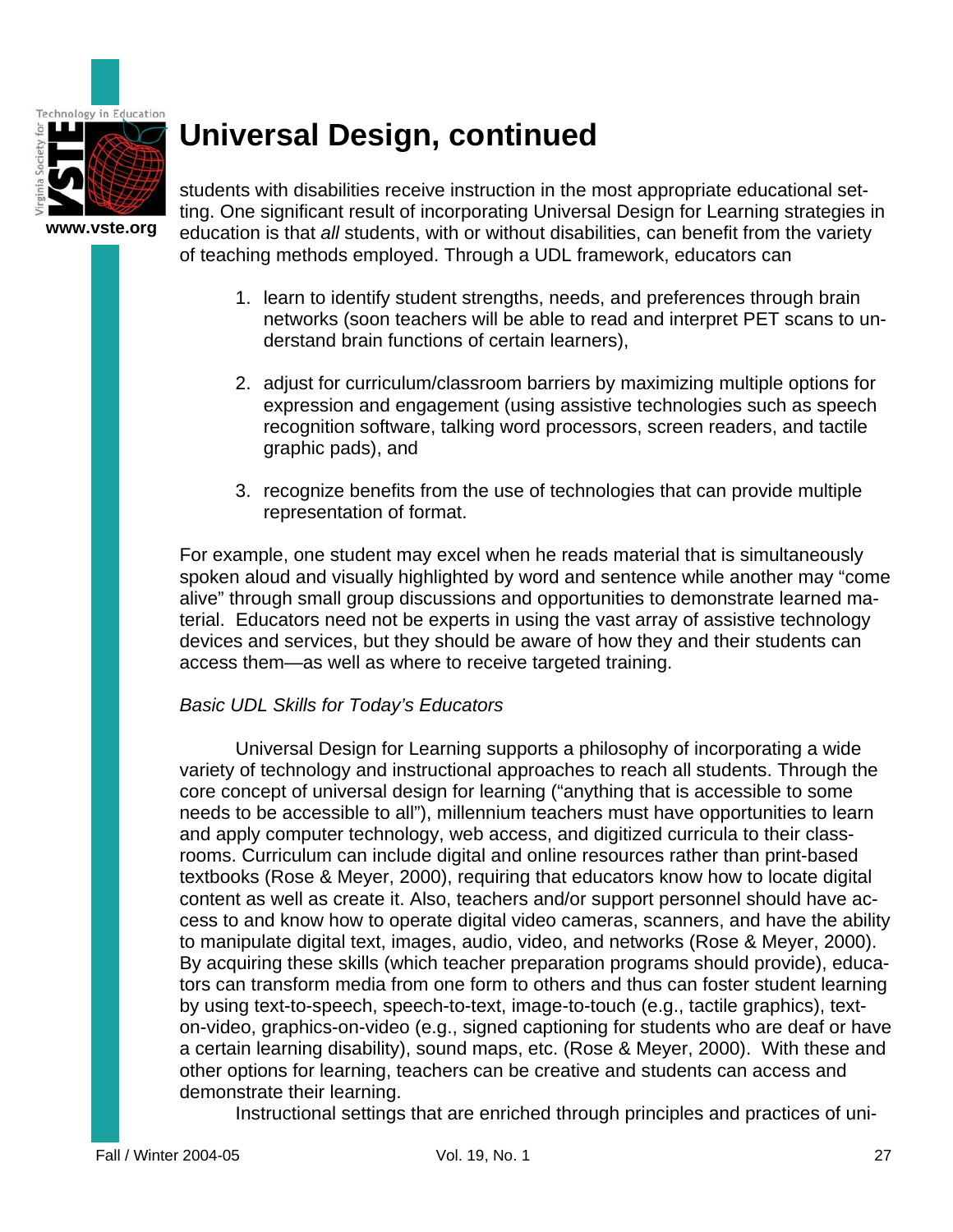

versal design for learning show great promise - especially for students with special needs and teachers with diverse approaches. In addition, the multitude of "assistive" technologies that are incorporated into mainstream hardware and software also offer equally effective resources for all users. It is vital that more widespread efforts be made to ensure that teachers in both special and regular education have access to this important information on how to incorporate learning methods, technologies, and strategies to reach *all* learners.

### **References**

- Americans with Disabilities Act of 1990. Retrieved on December 21, 2004 from http:// www.eeoc.gov/ada/
- Center for Applied Special Technology (CAST). (2003). Retrieved on May 14, 2003 from http://www.cast.org/udl
- Gardner, H. (1983). Frames of mind. New York: Basic Books.
- Individuals with Disabilities Education Act Amendments of 1997. Retrieved on Decem ber 21, 2004 from http://www.ed.gov/offices/OSERS/Policy/IDEA/index.html
- Rehabilitation Act Amendments of 1973. Retrieved on December 21, 2004 from http:// www.access-board.gov/enforcement/Rehab-Act-text/intro.htm
- Rose, D. H., & Meyer, A. (2000). The future is in the margins. Retrieved on May 13, 2004, from http://www.cast.org/udl/index.cfm?i=542
- Rose, D. H., & Meyer, A. (2002). Teaching every student in the digital age. Alexandria, VA: Association Supervision and Curriculum Development.
- Sternberg, R. J. (1996). Successful intelligence: How practical and creative intelli gence determines success in life. New York: Simon and Schuster.
- The No Child Left Behind Act of 2001. (2001). Retrieved on May 14, 2003 from http:// www.ed.gov/nclb/overview/intro/factsheet.html

### **About the Authors**

Fran Smith is a doctoral candidate at George Washington University (GWU) and a collateral faculty member of the School of Education at Virginia Commonwealth University (VCU). Smith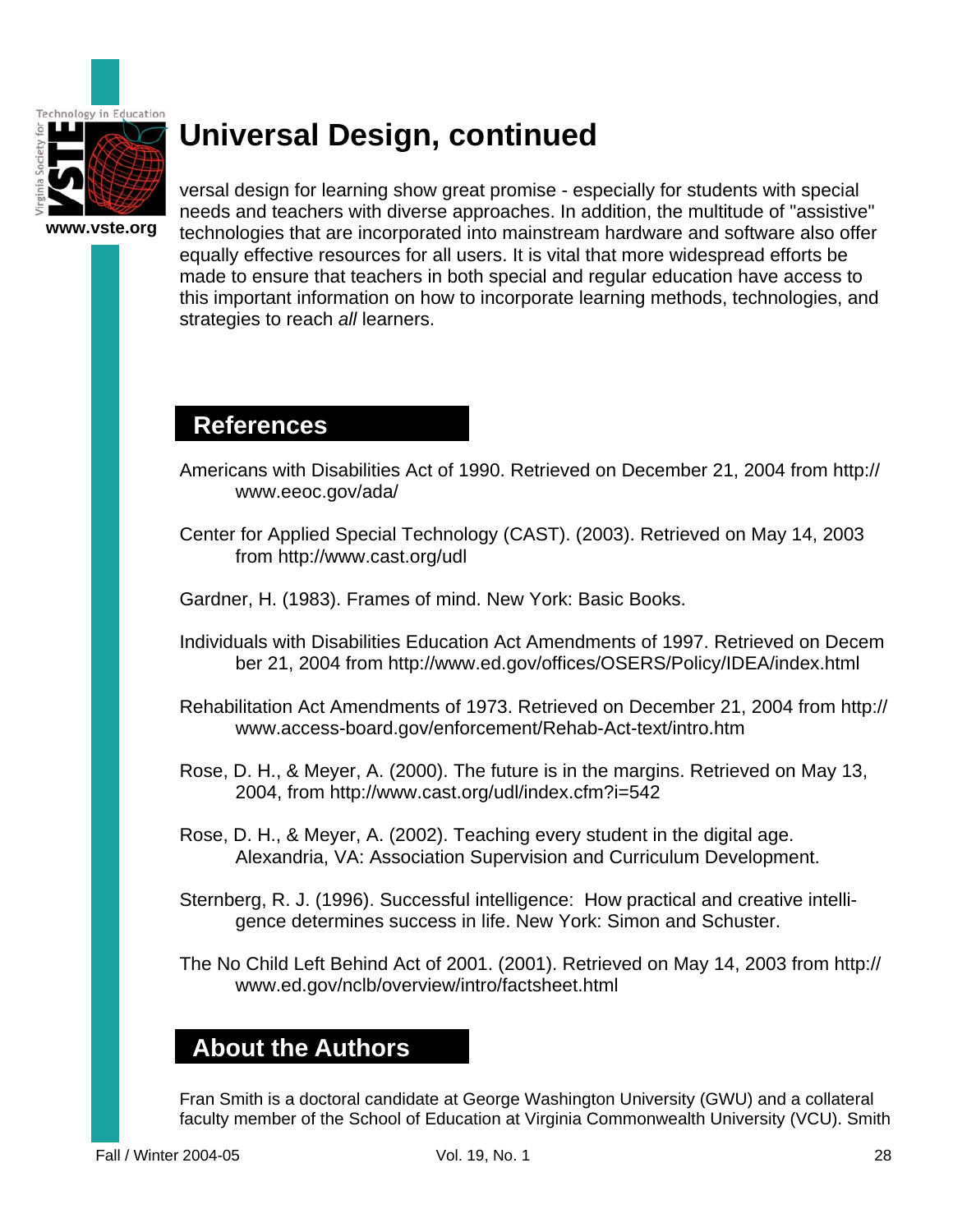

**www.vste.org** 

is a program specialist in instructional technology and distance education for the Virginia Department of Education's Training and Technical Assistance Center at VCU and, Director of the INFUSIO Technology Lab. Universal design in education, instructional and assistive technology and vocational evaluation are her areas of focus. She can be reached at fgsmith@vcu.edu.

Dr. Pamela Leconte is an Assistant Professor with the Department of Teacher Preparation and Special Education, Graduate School of Education and Human Development at George Washington University. Leconte also directs the Collaborative Vocational Evaluation Graduate Training Program at GWU. Vocational assessment, vocational evaluation, transition, and universal design in education are her areas of interest. She can be reached at pleconte@gwu.edu.